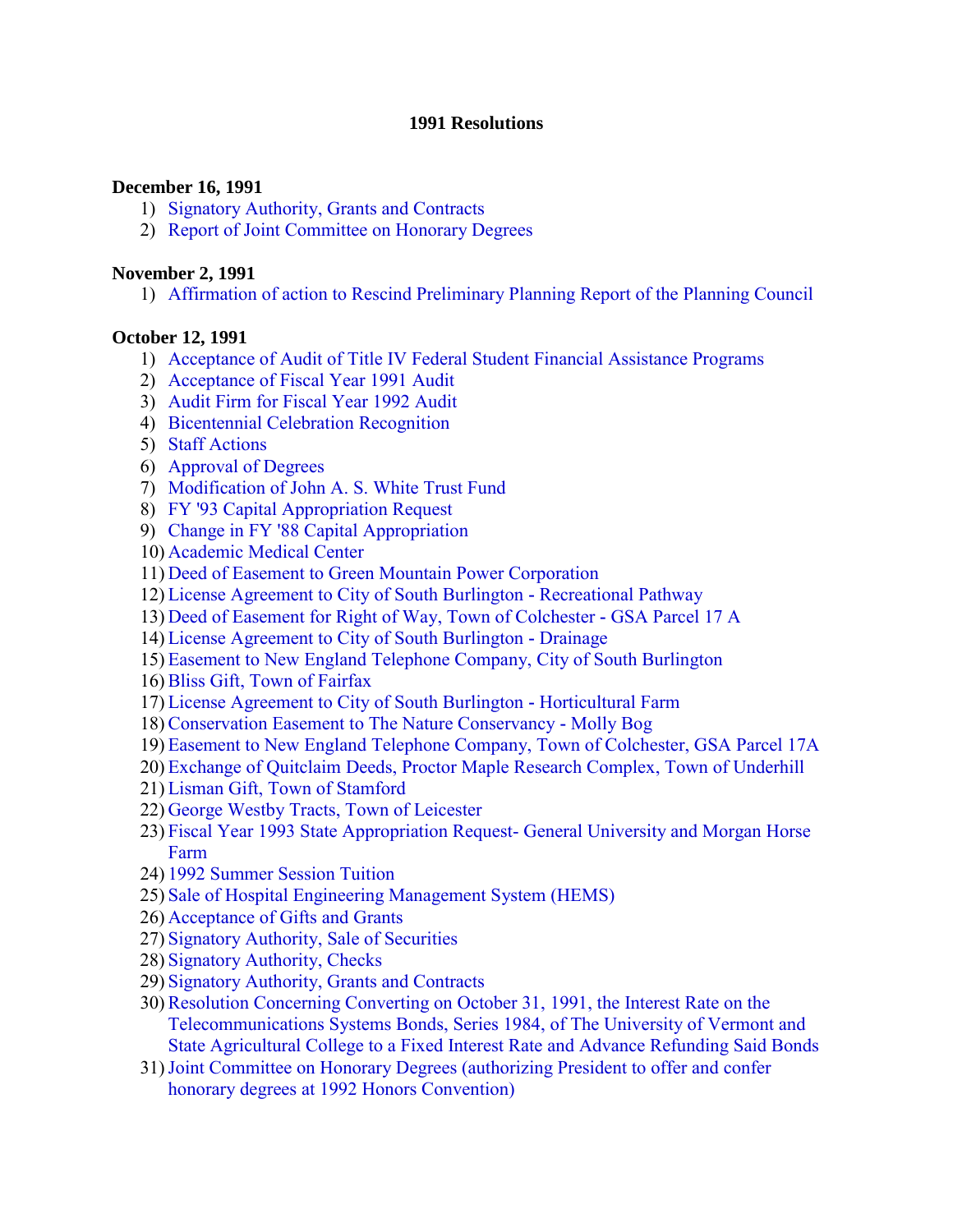#### **August 17, 1991**

- 1) [Staff Actions](#page-16-0)
- 2) [Revision of Section 242 of the Officers' Handbook](#page-16-0)
- 3) [Change in Status of Anesthesiology Section](#page-16-0)
- 4) [Cosmi and DeSafeno Tracts](#page-16-0)
- 5) [License Agreement, Colchester Fire District No. 2, Town of Colchester](#page-17-0)
- 6) [Deed of Easement for Pipeline to Vermont Gas Systems](#page-17-0)
- 7) [License Agreement to City of South Burlington](#page-18-0)
- 8) [Conservation Easement to the Nature Conservancy, Centennial Woods](#page-18-0)
- 9) [Conservation Easement to the Nature Conservancy, Molly Bog](#page-19-0)
- 10[\)Regional Compact Student Tuition](#page-19-0)
- 11) [Interest Rate on University Student Loans](#page-19-0)
- 12) [Acceptance of Gifts and Grants](#page-20-0)
- 13) [License Agreement, Champlain Water District, City of South Burlington](#page-20-0)
- 14) [George Westby Tracts, Town of Leicester, Vermont](#page-21-0)
- 15) [License Agreement, Horticultural Research Complex, City of South Burlington](#page-21-0)
- 16) [Establishment of Account with Citibank, N.A.](#page-22-0)
- 17)Co**-**[Trustee for Charitable Trusts](#page-23-0)
- 18) [Signatory Authority, Grants and Contracts](#page-23-0)
- 19) Authorization for a Special Committee of the Board of Trustees of The University of Vermont and State Agricultural College to Elect Whether or Not to Convert on October [31, 1991, the Interest Rate on the Telecommunications System Bonds, Series 1984, of the](#page-23-0)  University to a Fixed Interest Rate

20)[Resolution in Memoriam of Governor Richard Arkwright Snelling](#page-23-0) 

#### **July 30, 1991**

1) [Harriet Haft Estate, Town of Manchester](#page-25-0) 

#### **May 4, 1991**

- 1) [Acceptance of Audit on Bonded Dormitories and the Heat System](#page-26-0)
- 2) [Resolution authorizing the retention of Cambridge Associates, Inc.](#page-26-0)
- 3) [Staff Actions](#page-26-0)
- 4) [Authorization for President to Award Degrees at Commencement](#page-27-0)
- 5) [Parking Permit Fees](#page-27-0)
- 6) [University Towing Policy](#page-28-0)
- 7) [Parking Fines](#page-28-0)
- 8) [Fiscal Year 1992 Budget Premises: General University](#page-28-0)
- 9) [Fiscal Year 1992 Operating Budget: Morgan Horse Farm](#page-28-0)
- 10) [Tuition and Overseas Program Charges for Fiscal Year 1992](#page-28-0)
- 11) [Fee for Fiscal Year 1992](#page-29-0)
- 12)[Room and Meal Plan Rates, Fiscal Year 1992](#page-29-0)
- 13) [Acceptance of Gifts and Grants](#page-29-0)
- 14) [Lease of Research Space](#page-30-0)
- 15)[Resolution in Support of Cultural Diversity and Support for President George H. Davis's](#page-30-0)  Efforts to Work with Students Occupying the Waterman Building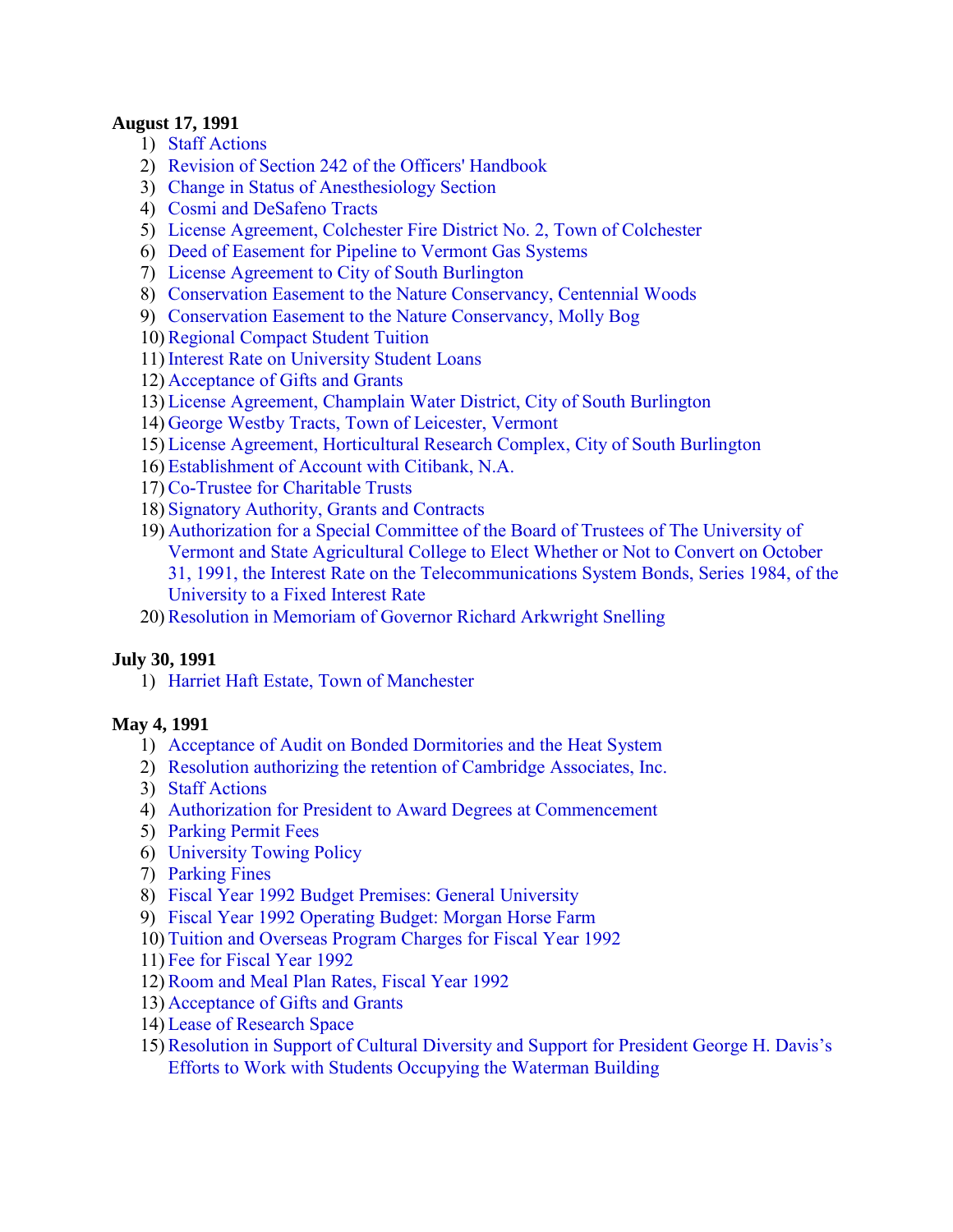#### **February 2, 1991**

- 1) [Staff Actions](#page-32-0)
- 2) [Authorization for President to Award Degrees in March](#page-32-0)
- 3) [Change in Name of Vermont Water Resources Research Center](#page-32-0)
- 4) [Establishment of Women's Studies Center](#page-32-0)
- 5) [1991 South Prospect Street Housing Project](#page-32-0)
- 6) [Acceptance of Gifts and Grants](#page-33-0)
- 7) [General Signatory Authority](#page-33-0)
- 8) [Checks on University Accounts](#page-33-0)
- 9) [Sale of Securities](#page-33-0)
- 10) [Transfers Between Corporate Accounts](#page-34-0)
- 11)[Joint Committee on Honorary Degrees \(authorizing President to offer and confer](#page-34-0)  honorary degrees)
- 12)[Retiring Trustees \(John C. Candon, Janice T. Coflesky, Althea P. Kroger, Helen S.](#page-34-0)  Riehle, and Robert H. Wood, Jr.)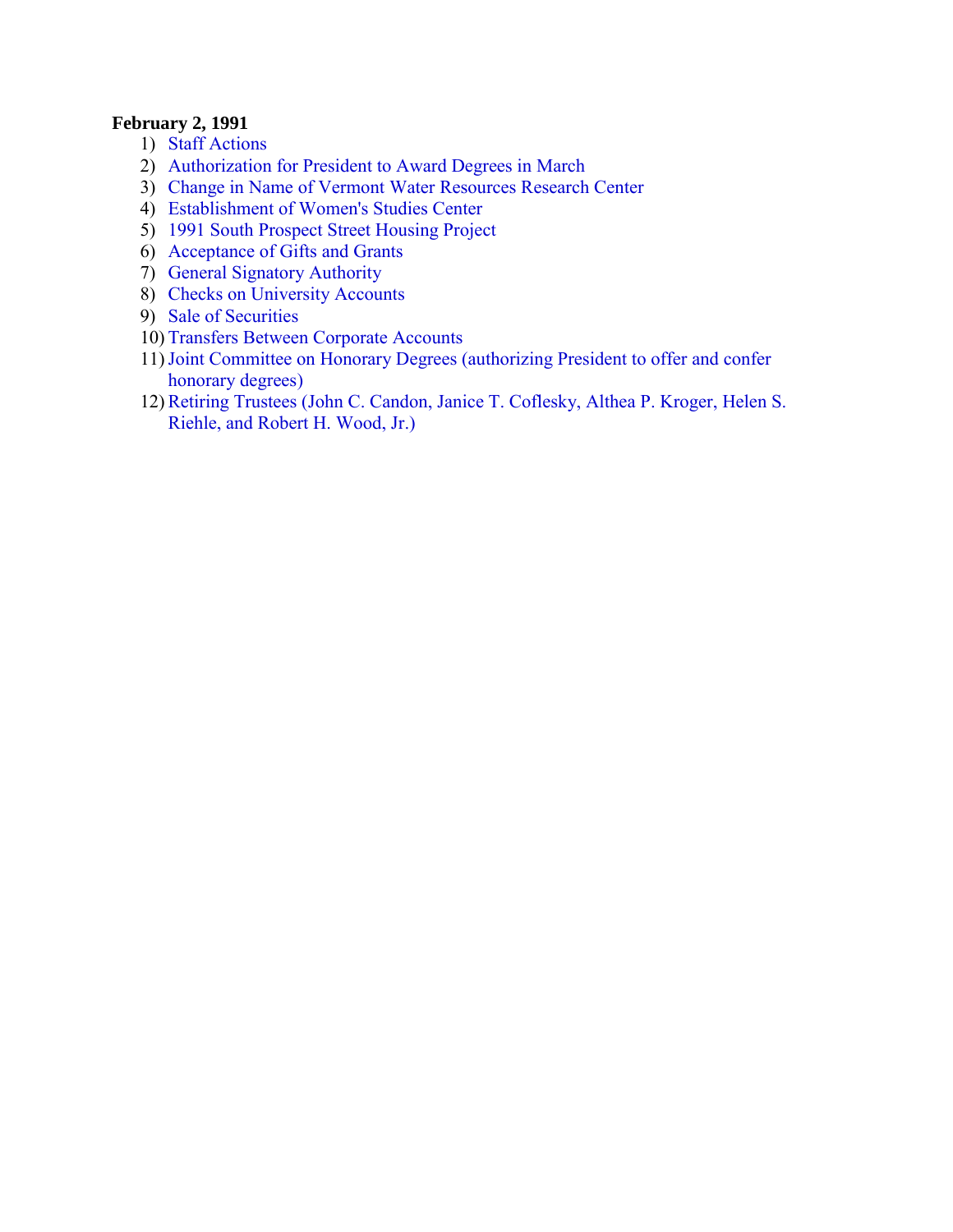# <span id="page-3-0"></span>**EXECUTIVE COMMITTEE**

### **December 16, 1991**

### **Signatory Authority, Grants and Contracts**

RESOLVED, that effective December 16, 1991, the following officers of The University of Vermont are authorized to act on behalf of the University in approving grant and contract applications and agreements and requests for extensions and supplements: President; Provost and Senior Vice President; Vice President for Administration; Vice Provost for Research; and Director of Sponsored Programs. This authorization supersedes all previous resolutions.

### **Report of Joint Committee on Honorary Degrees**

RESOLVED, that the President be and hereby is authorized to offer and confer honorary degrees at the 1992 Commencement to those individuals recommended by the Joint Committee on Honorary Degrees.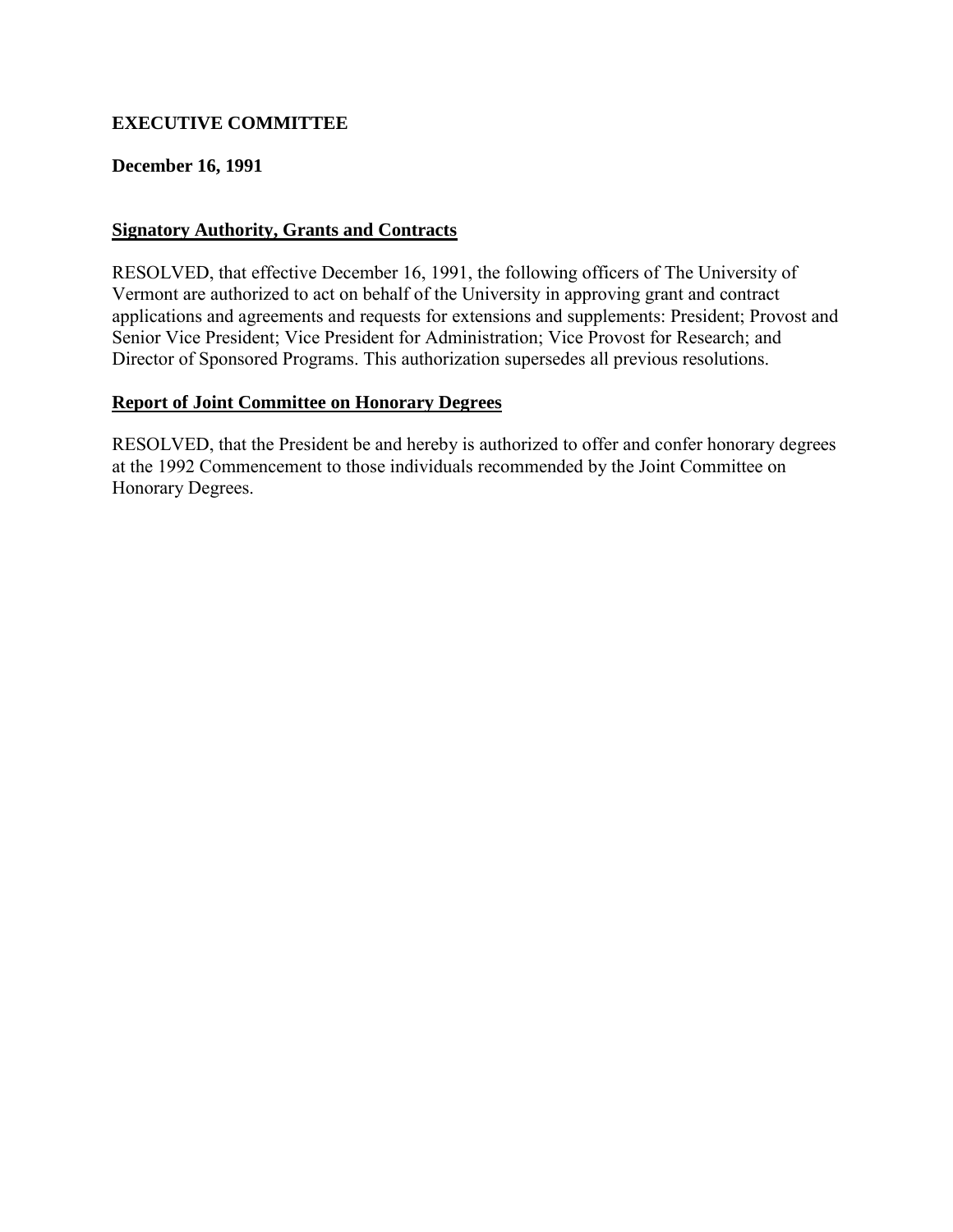#### **RESOLUTION PRESENTED TO THE**

### **BOARD OF TRUSTEES**

### **November 2, 1991**

### <span id="page-4-0"></span>**Affirmation of Action to Rescind Preliminary Planning Report of the Planning Council**

RESOLVED, that the Board of Trustees hereby affirms the action of Acting President Dalmas A. Taylor with regard to rescinding the preliminary planning report of the Planning Council and affirms its continuing support of all colleges of the University.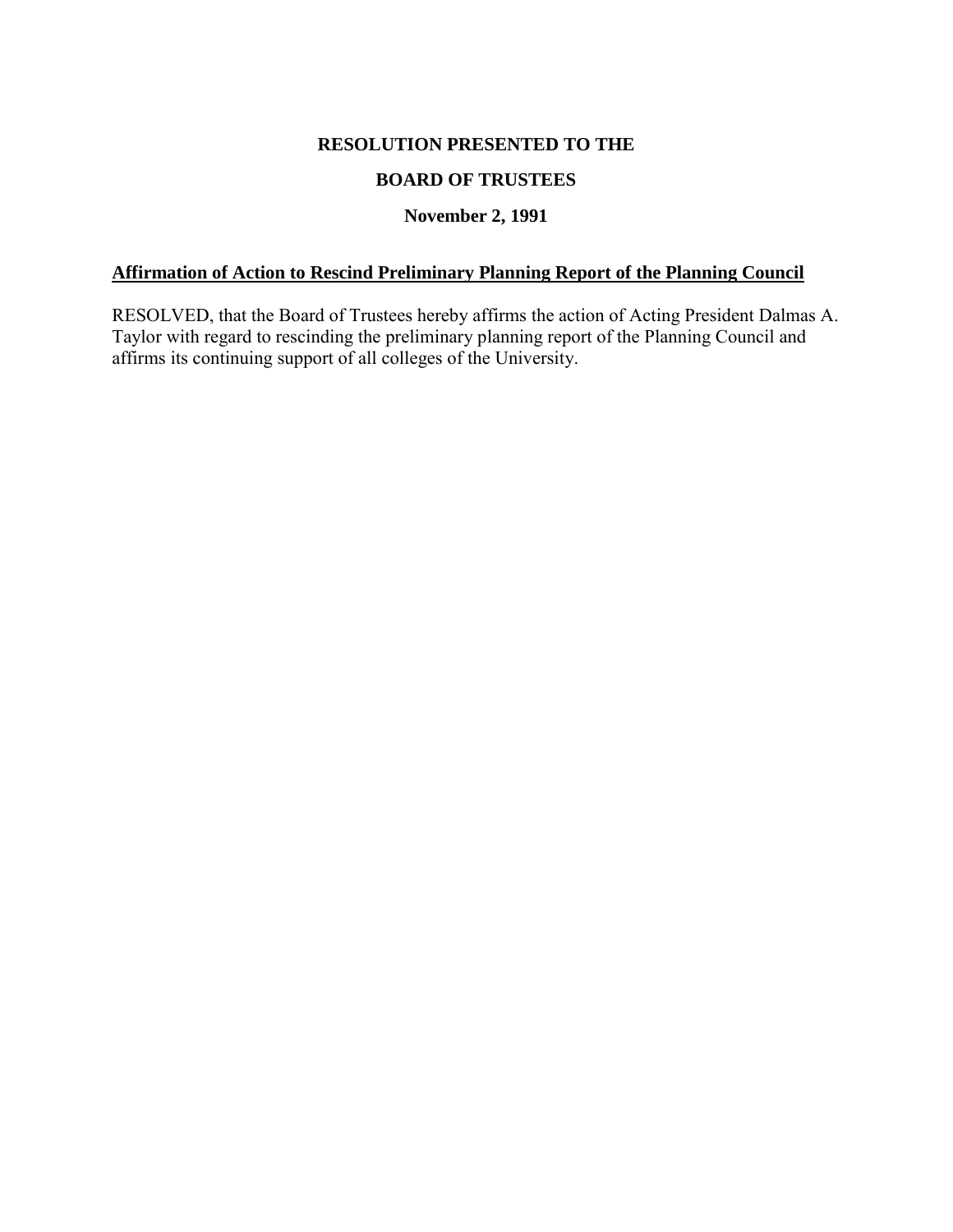### **RESOLUTIONS PRESENTED TO THE BOARD OF TRUSTEES**

### **October 12, 1991**

### <span id="page-5-0"></span>**AUDIT COMMITTEE**

#### **Acceptance of Audit of Title IV Federal Student Financial Assistance Programs**

WHEREAS, the books and accounts of certain grants and awards made to The University of Vermont and State Agricultural College, and specifically those grants and awards which are the Student Financial Assistance Programs, for the fiscal years ended June 30, 1989 and 1990, have been audited on behalf of the United States Government by Coopers and Lybrand, Certified Public Accountants, and the reports of said audit are published in detail in accordance with audit and reporting procedures outlined by the United States Department of Education;

BE IT RESOLVED, that the Board of Trustees hereby accepts such audit which has been released to the Regional Inspector General for Audit of the United States Department of **Education** 

#### **Acceptance of Fiscal Year 1991 Audit**

WHEREAS, the books and accounts of The University of Vermont and State Agricultural College for the fiscal year ended June 30, 1991, have been audited by Coopers and Lybrand, Certified Public Accountants, under the supervision of the Auditor of Accounts, State of Vermont, and the report of such audit published in detail in accordance with 16, V.S.A., Section  $2281(a)$ ;

BE IT RESOLVED, that in accordance with authorization contained in the Bylaws, the Board hereby accepts such audit in lieu of the annual audit, and that the same be considered as the report of the Audit Committee.

#### **Audit Firm for Fiscal Year 1992 Audit**

RESOLVED, that the Board of Trustees authorizes entering into a contract with Coopers and Lybrand, Certified Public Accountants, to conduct the annual audit of the University and other related audits for and during the fiscal year ending June 30, 1992, under the terms of Coopers and Lybrand's proposal dated October 13, 1989. The annual audit will be in keeping with the University's Bylaws and the Statutes of the State of Vermont. This recommendation is contingent upon receiving a proposal letter from Coopers and Lybrand that follows their October 13, 1989, proposal.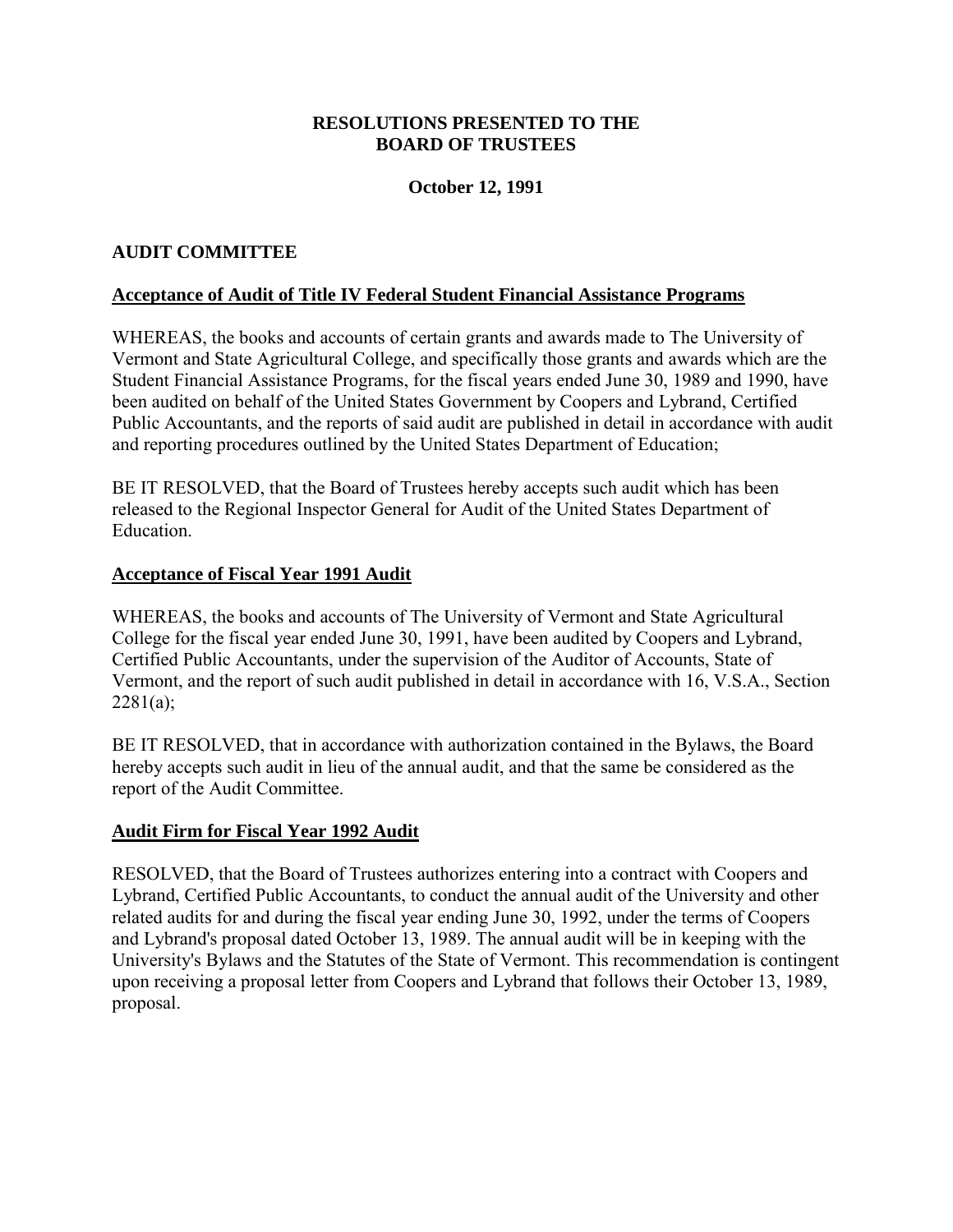# <span id="page-6-0"></span>**ALUMNI AFFAIRS, GOVERNMENT RELATIONS, AND DEVELOPMENT COMMITTEE**

## **Bicentennial Celebration Recognition**

WHEREAS, The University of Vermont has marked 200 years since its founding; and

WHEREAS, the University began planning for this occasion year over five years ago; and

WHEREAS, over 4,000 individuals participated in some activity of the Bicentennial Celebration Weekend held September 12 to 15, 1991;

THEREFORE, BE IT RESOLVED, that the Board of Trustees of The University of Vermont expresses its gratitude to Jean Hold, Director of the Bicentennial, and the Bicentennial staff for providing the leadership in creating a most impressive four days and nights of activities.

BE IT FURTHER RESOLVED, that this Board recognizes the efforts of hundreds of volunteers – alumni, faculty, staff, and students – along with the staffs of Alumni Relations, Development, Physical Plant, Parking Services, Marriott Food Services, Administrative/Auxiliary Services, and many other UVM employees who helped to make the weekend a truly joyful experience.

# **EDUCATIONAL POLICY COMMITTEE**

#### **Staff Actions**

RESOLVED, that the Board of Trustees receives the list of staff actions and approves leaves of absence noted on pages 7 and 8 of the staff action list.

#### **Approval of Degrees**

RESOLVED, that the Board of Trustees approves the awarding of degrees to those students who have completed degree requirements and who have been recommended by their respective deans and approved by the Faculty Senate.

#### **Modification of John A. S. White Trust Fund**

RESOLVED, that the Board of Trustees authorizes the President or his designee to apply to the Vermont Superior Court for a modification of the John A.S. White Trust Fund to allow the Fund to be lawfully disbursed.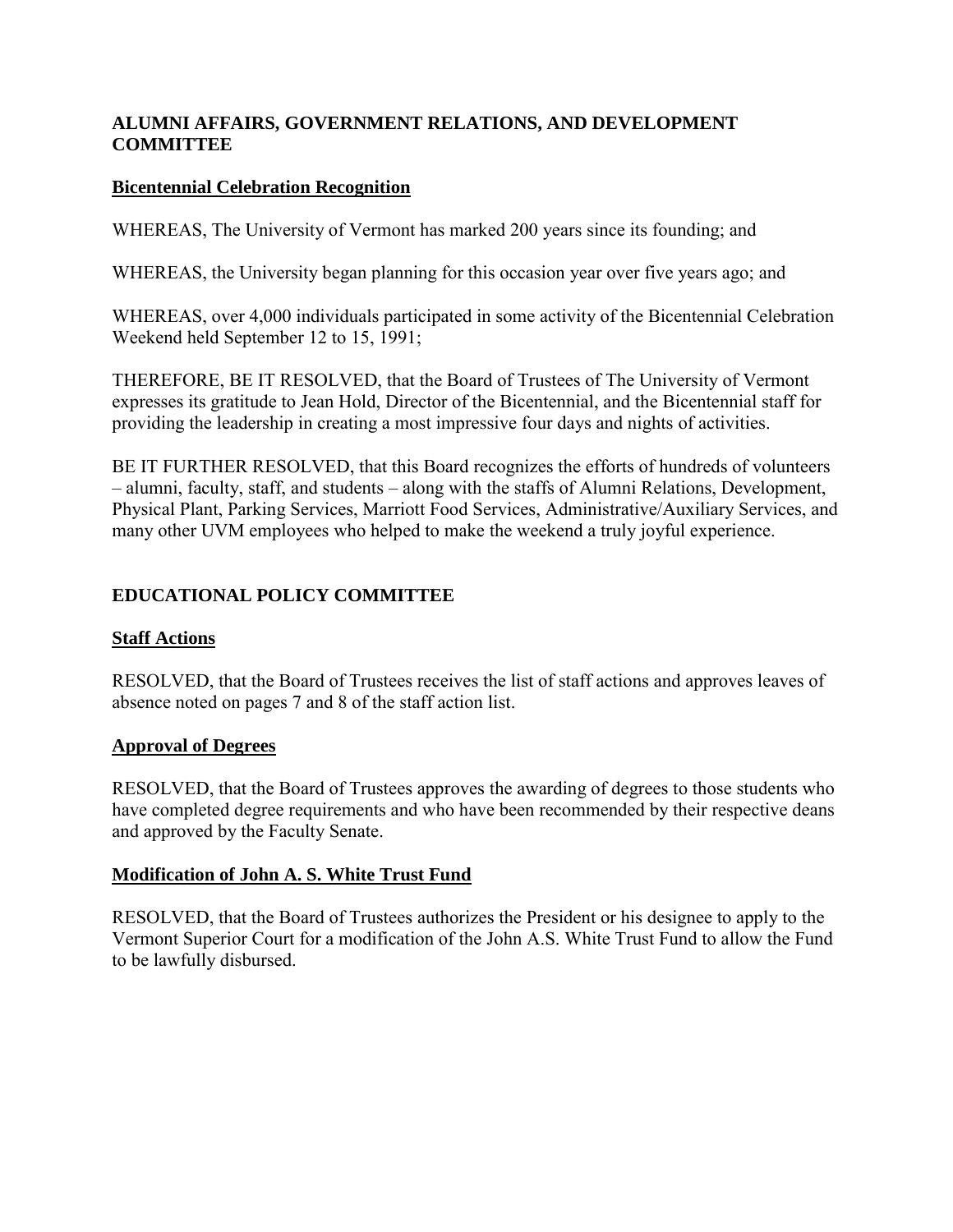# <span id="page-7-0"></span>**BUILDINGS AND GROUNDS COMMITTEE**

### **FY '93 Capital Appropriation Request**

RESOLVED, that the President be and hereby is authorized to request from the Governor and the Legislature of the State of Vermont the amount of \$4,350,000 for Fiscal Year 1993 for the following capital expenditures (in priority order):

| 1. Environmental Safety Facility                 | \$2,600,000 |
|--------------------------------------------------|-------------|
| 2. Campus-Wide Energy Management Improvements    | 500,000     |
| 3. Campus-Wide Life Safety Improvements          | 500,000     |
| 4. Williams Science Hall Exterior Rehabilitation | 750,000     |

### **Change in FY '88 Capital Appropriation**

RESOLVED, that the President be and hereby is authorized to request from the Governor and the Legislature of the State of Vermont a reallocation of the Fiscal Year 1988 State Appropriation for Renovation to the Hills Agricultural Science Building to the following capital projects:

| Marsh Life Science Building Ventilation Upgrade<br>1. | \$1,000,000 |
|-------------------------------------------------------|-------------|
| 2. Terrill Hall/Carrigan Hall Laboratory Renovations  | 730,000     |
| 3. Miller Research Complex (University Dairy Farm)    | 100,000     |
| 4. Botany/Plant and Soil Science Greenhouse Complex   |             |
| <b>Insulating Shades</b>                              | 70,000      |
| <b>Total Reallocation Request</b>                     | \$1,900,000 |

#### **Academic Medical Center**

RESOLVED, that the Board of Trustees endorses the concept of an on-site, extended campus solution to future development needs of the Medical Center Hospital of Vermont (MCHV), University Health Center (UHC), and The University of Vermont's Division of Health Sciences (UVM).

BE IT FURTHER RESOLVED, that the Board of Trustees authorizes the administration to participate with MCHV and UHC in the continued assessment and detailed evaluation for an onsite, extended campus option. A full report, including specific recommendations for action, shall be presented to the Board of Trustees for approval.

#### **Deed of Easement to Green Mountain Power Corporation**

WHEREAS, the University is owner of property located on the northerly side of Williston Road in the City of South Burlington; and

WHEREAS, the University desires and is willing to have Green Mountain Power Corporation supply power to the University's parking lots, located westerly and northerly of the Sheraton Inn in the City of South Burlington; and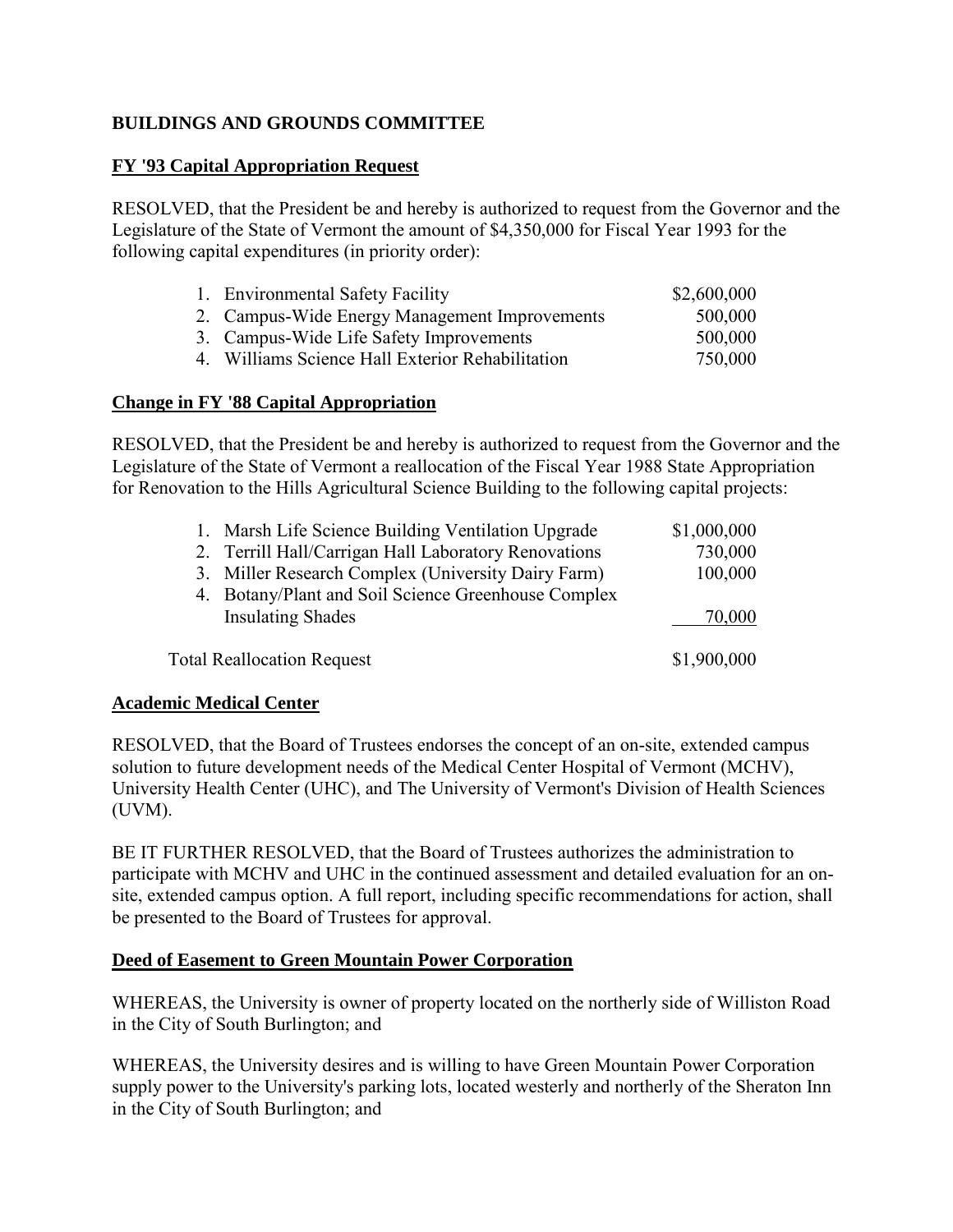<span id="page-8-0"></span>WHEREAS, the University is willing to grant a Deed of Easement 20 feet wide to Green Mountain Power Corporation for the installation, operation, and maintenance of underground power from Pole 3, known to GMP as UVM Experiment Farm Line off Pole 1 U.S. Highway 2, for a distance of 360 feet to a ground-mounted transformer;

THEREFORE, BE IT RESOLVED, that the Board of Trustees hereby authorizes the President or Vice President for Administration to grant a Deed of Easement for underground power lines to Green Mountain Power Corporation.

BE IT FURTHER RESOLVED, that George H. Davis, President, or Mary Ellen Sheridan, Vice President for Administration, or their successor(s), is authorized to execute any and all instruments necessary, proper, and desirable for that purpose and further that any officer of this Corporation is hereby authorized to certify this resolution to whom it may concern.

## **License Agreement to City of South Burlington - Recreational Pathway**

WHEREAS, the University is owner of property in the City of South Burlington on which is located its Wheelock Farm Tract; and

WHEREAS, the City of South Burlington desires to construct and maintain a recreational pathway for public use by nonmotorized vehicles; and

WHEREAS, the University is willing to grant a License Agreement, 15' feet wide, to the City of South Burlington for the construction and maintenance of the recreational pathway;

THEREFORE, BE IT RESOLVED, that the Board of Trustees hereby authorizes the President or Vice President for Administration to grant a license agreement to the City of South Burlington.

BE IT FURTHER RESOLVED, that George H. Davis, President, or Mary Ellen Sheridan, Vice President for Administration, or their successor(s), is authorized to execute any and all instruments necessary, proper, and desirable to accomplish said license agreement.

## **Deed of Easement for Right of Way, Town of Colchester** - **GSA Parcel 17A**

WHEREAS, the University is owner of property located at Fort Ethan Allen in the Town of Colchester; and

WHEREAS, the University desires and is willing to convey a right of way to the Town of Colchester along the portion of property that runs to the center line of pavement of Ethan Allen Avenue in the Town of Colchester located on GSA Parcel 17A;

THEREFORE, BE IT RESOLVED, that the Board of Trustees hereby authorizes the President or Vice President for Administration to grant a Quitclaim Deed for the right of way to the Town of Colchester.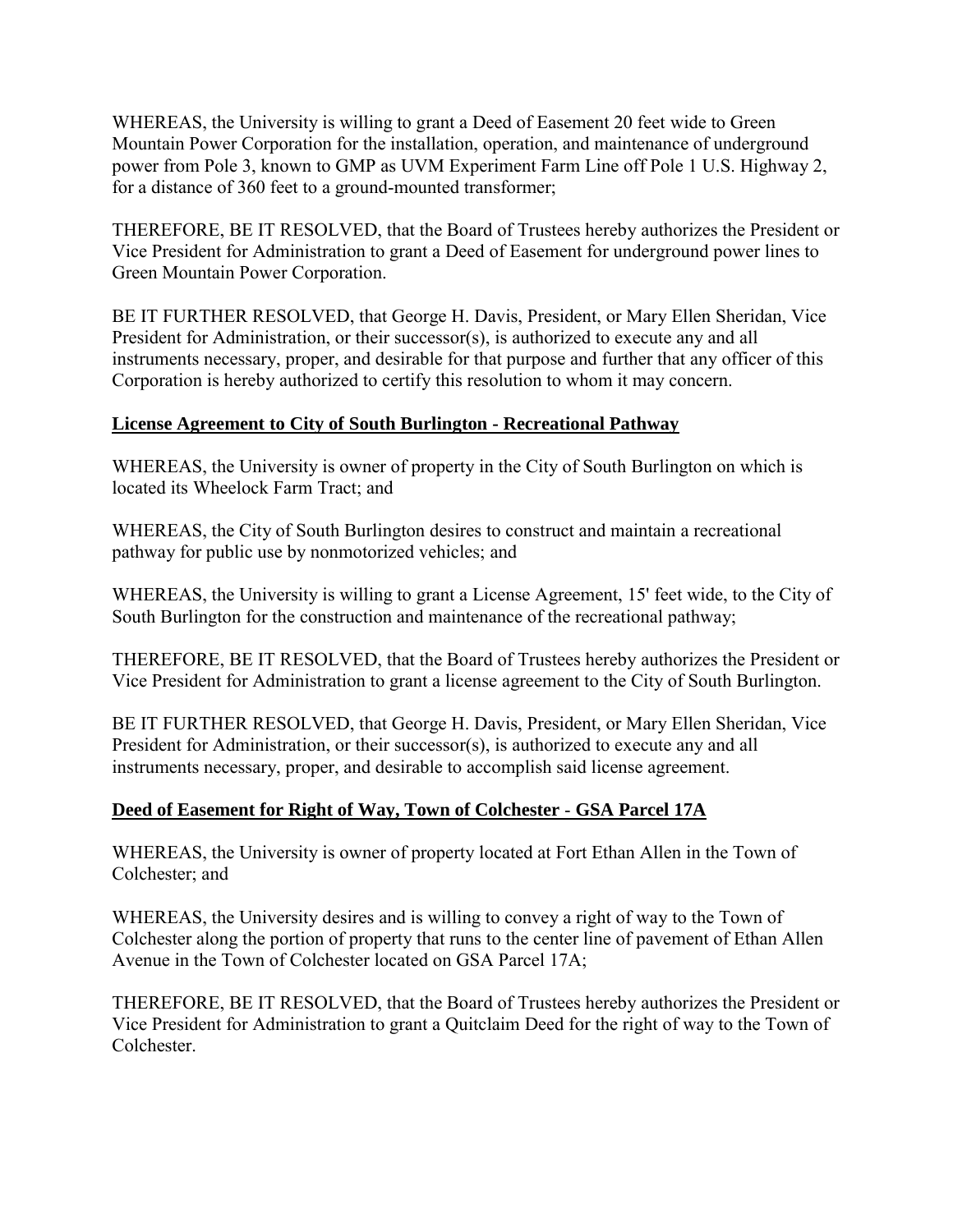<span id="page-9-0"></span>BE IT FURTHER RESOLVED, that George H. Davis, President, or Mary Ellen Sheridan, Vice President for Administration, or their successor(s), is authorized to execute any and all instruments necessary, proper, and desirable for that purpose and further that any officer of this Corporation is hereby authorized to certify this resolution to whom it may concern.

# **License Agreement to City of South Burlington** - **Drainage**

WHEREAS, the University is owner of property in the City of South Burlington, on which is located its Horticultural Research Complex; and

WHEREAS, the City of South Burlington desires to establish and maintain a drainage ditch on University property in order to direct the flow of water from the rear of numbers 3 and 5 Yandow Drive and numbers 27 and 30 Sebring Road to an existing underdrain at the end of Sebring Road to relieve flooding at these properties; and

WHEREAS, the University is willing to grant a License Agreement to the City of South Burlington for the construction and maintenance of the drainage ditch not to exceed 30' in width along the rear of numbers 3 and 5 Yandow Drive and 27 and 30 Sebring Road;

THEREFORE, BE IT RESOLVED, that the Board of Trustees hereby authorizes the President or Vice President for Administration to grant a License Agreement to the City of South Burlington.

BE IT FURTHER RESOLVED, that George H. Davis, President, or Mary Ellen Sheridan, Vice President for Administration, or their successor(s), is authorized to execute any and all instruments necessary, proper, and desirable to accomplish said License Agreement.

## **Easement to New England Telephone Company, City of South Burlington**

WHEREAS, the University is owner of property known as the Baxter Estate Purchase, which is located easterly or East Avenue and northerly of Williston Road in the Cities of Burlington and South Burlington; and

WHEREAS, New England Telephone Company desires to install an above ground cut**-**down cabinet on University property located at the northeasterly corner of East Avenue and Williston Road; and

WHEREAS, the University is willing to allow New England Telephone Company to install an above ground cut-down cabinet on its property located in an area twelve (12) by fifteen (15) feet at the northeasterly corner of East Avenue and Williston Road;

THEREFORE, BE IT RESOLVED, that the Board of Trustees hereby authorizes the President or Vice President for Administration to grant an easement to New England Telephone Company.

BE IT FURTHER RESOLVED, that George H. Davis, President, or Mary Ellen Sheridan, Vice President for Administration, or their successor(s), is authorized to execute any and all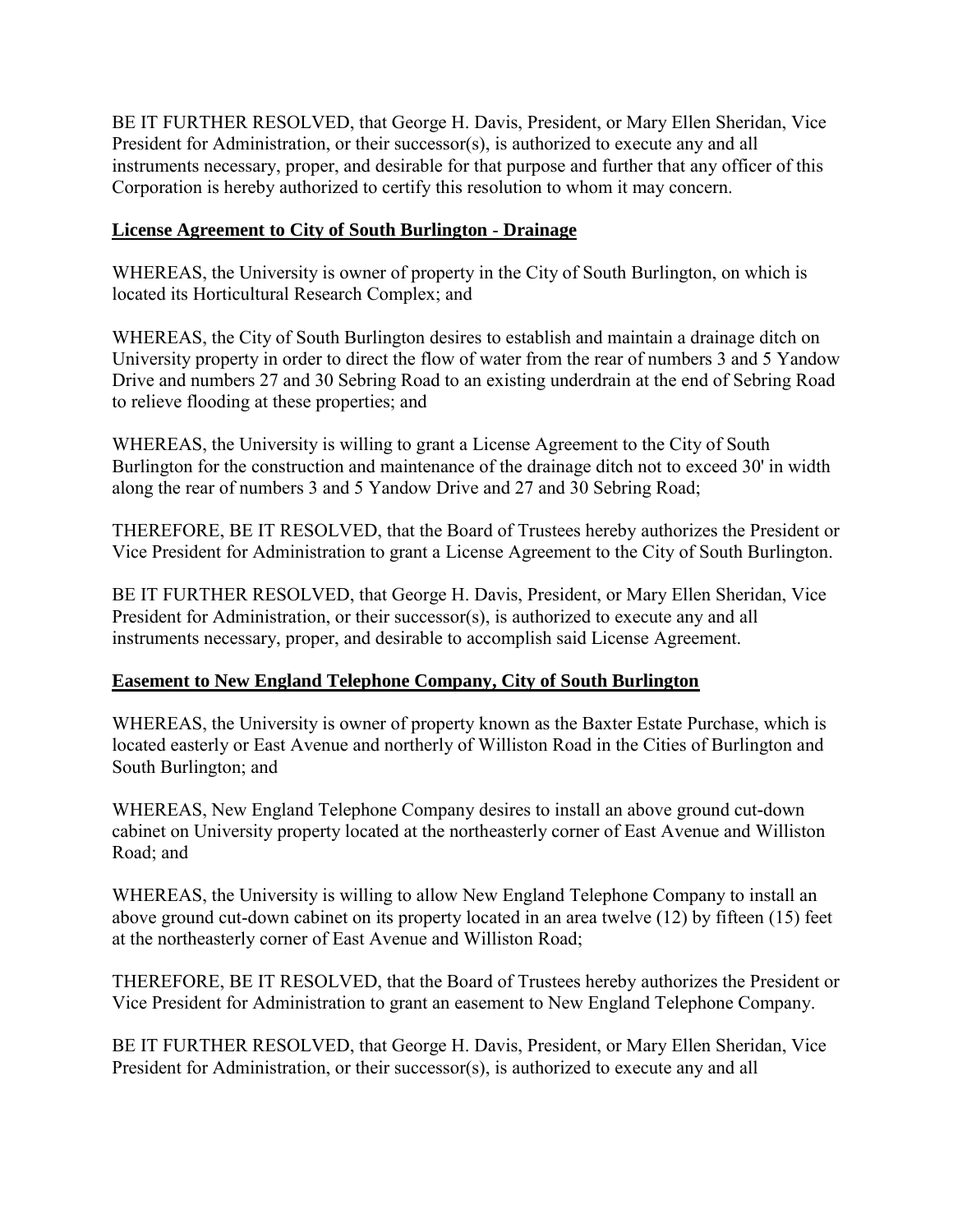<span id="page-10-0"></span>instruments necessary, proper, and desirable to accomplish said easement, and further that any officer of this Corporation is hereby authorized to certify this resolution to whom it may concern.

# **Bliss Gift, Town of Fairfax**

WHEREAS, the University has received a gift of real estate in the Town of Fairfax, Vermont, containing 10 acres, more or less, from Robert P. and Dorothy K. Bliss to benefit The University of Vermont, and

WHEREAS, the University has no educational need for this property;

BE IT RESOLVED, that the Board of Trustees hereby authorizes the President or the Vice President for Administration to sell this property; and

BE IT FURTHER RESOLVED, that George H. Davis, President, or Mary Ellen Sheridan, Vice President for Administration, or their successor(s), is authorized to execute any and all instruments necessary, proper, or desirable for that purpose, and further that any officer of this Corporation is hereby authorized to certify this resolution to whom it may concern.

# **License Agreement to City of South Burlington** - **Horticultural Farm**

WHEREAS, the University is owner of property in the City of South Burlington, on which is located its Horticulture Farm Complex; and

WHEREAS, the City of South Burlington desires to construct and maintain a recreational pathway for public use by nonmotorized vehicles; and

WHEREAS, the University is willing to grant a License Agreement, 15' feet wide by 500' in length, located in the northeasterly corner of the Horticultural Research Complex, to the City of South Burlington for the construction and maintenance of the recreational pathway;

THEREFORE, BE IT RESOLVED, that the Board of Trustees hereby authorizes the President or Vice President for Administration to grant a license agreement to the City of South Burlington.

BE IT FURTHER RESOLVED, that George H. Davis, President, or Mary Ellen Sheridan, Vice President for Administration, or their successor(s), is authorized to execute any and all instruments necessary, proper, and desirable to accomplish said license agreement.

## **Conservation Easement to The Nature Conservancy** - **Molly Bog**

WHEREAS, the University is owner of property in the Town of Morristown, off Route 100 on which is located its Molly Bog Natural Area; and

WHEREAS, The University of Vermont Board of Trustees passed a resolution on April 20, 1974, naming Molly Bog a Natural Area to be preserved to the greatest extent possible in its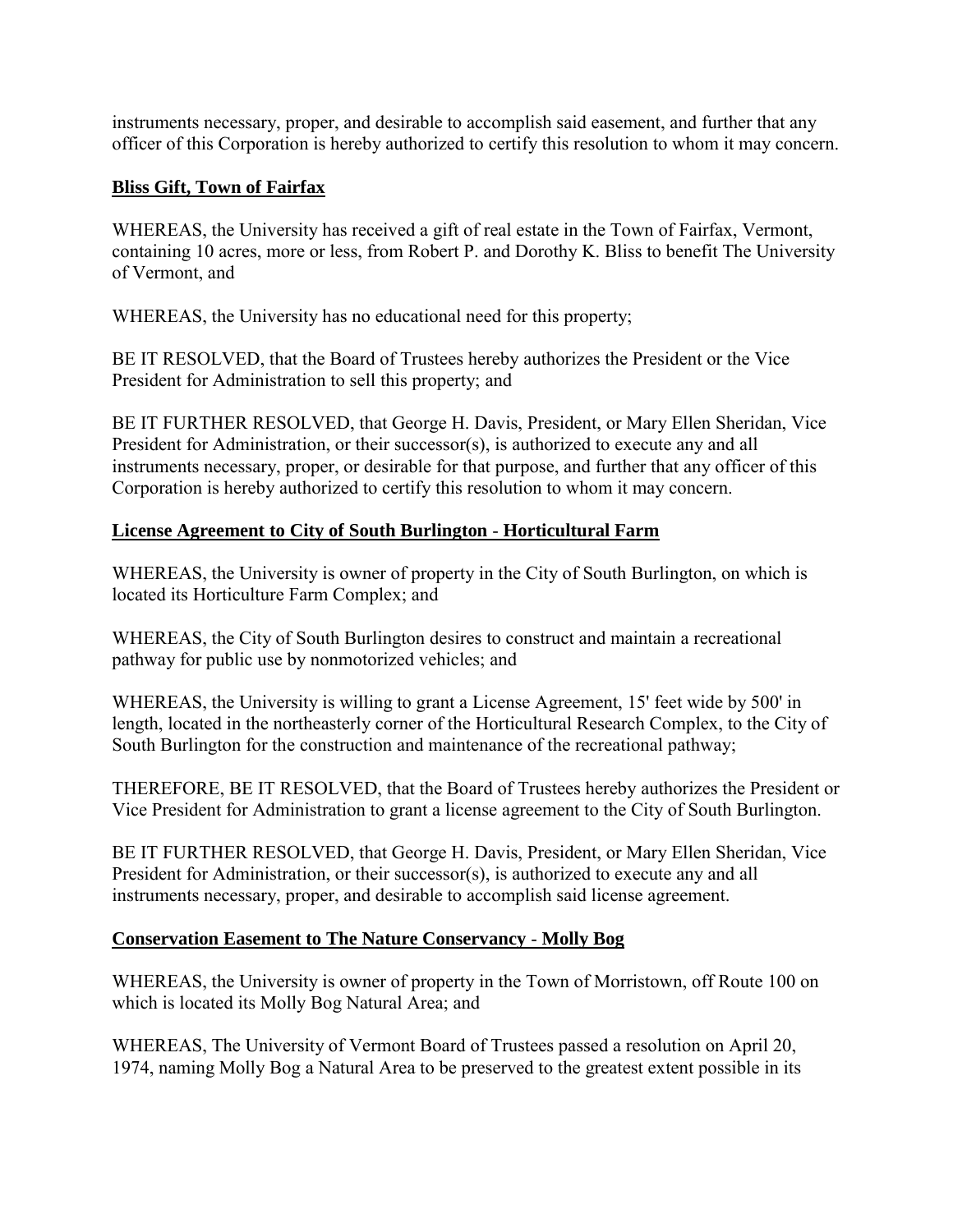<span id="page-11-0"></span>natural state and for educational and scientific purposes insofar as such uses are compatible with the preservation of their natural character and passed regulations concerning its use; and

WHEREAS, the University registered Molly Bog on the National Natural Landmark Registry in 1973; and

WHEREAS, the University and The Nature Conservancy recognize the natural, scenic, aesthetic, and special character of Molly Bog and have the common purpose of conserving the natural values of Molly Bog by the conveyance of a conservation easement to The Nature Conservancy; and

WHEREAS, The Nature Conservancy desires and has agreed to accept a conservation easement which will preserve and conserve the natural area for aesthetic, scientific, charitable and educational purposes;

THEREFORE, BE IT RESOLVED, that the Board of Trustees hereby authorizes the President or the Vice President for Administration to grant a conservation easement to The Nature Conservancy.

BE IT FURTHER RESOLVED, that George H. Davis, President, or Mary Ellen Sheridan, Vice President for Administration, or their successor(s), is authorized to execute any and all instruments necessary, proper, or desirable for that purpose, and further that any officer of this Corporation is hereby authorized to certify this resolution to whom it may concern.

## **Easement to New England Telephone Company, Town of Colchester, GSA Parcel 17A**

WHEREAS, the University is owner of property known as GSA Parcel 17A on which is located the University's 1969 Married Housing at Fort Ethan Allen on Ethan Allen Avenue in the Town of Colchester; and

WHEREAS, New England Telephone Company desires to install two four (4) inch conduits in a concrete enclosed duct system that will run in a northwesterly, southeasterly direction through the southerly portion of GSA Parcel 17A and southwesterly of Married Student Building Addison House #561 and Bennington House #560; and

WHEREAS, the University is willing to grant an easement ten (10) feet in width five (5) feet either side of the installed conduit system for the installation, operation, and maintenance of the conduit system;

THEREFORE, BE IT RESOLVED, that the Board of Trustees hereby authorizes the President or Vice President for Administration to grant an easement to New England Telephone Company.

BE IT FURTHER RESOLVED, that George H. Davis, President, or Mary Ellen Sheridan, Vice President for Administration, or their successor(s), is authorized to execute any and all instruments necessary, proper, and desirable to accomplish said easement, and further that any officer of this Corporation is hereby authorized to certify this resolution to whom it may concern.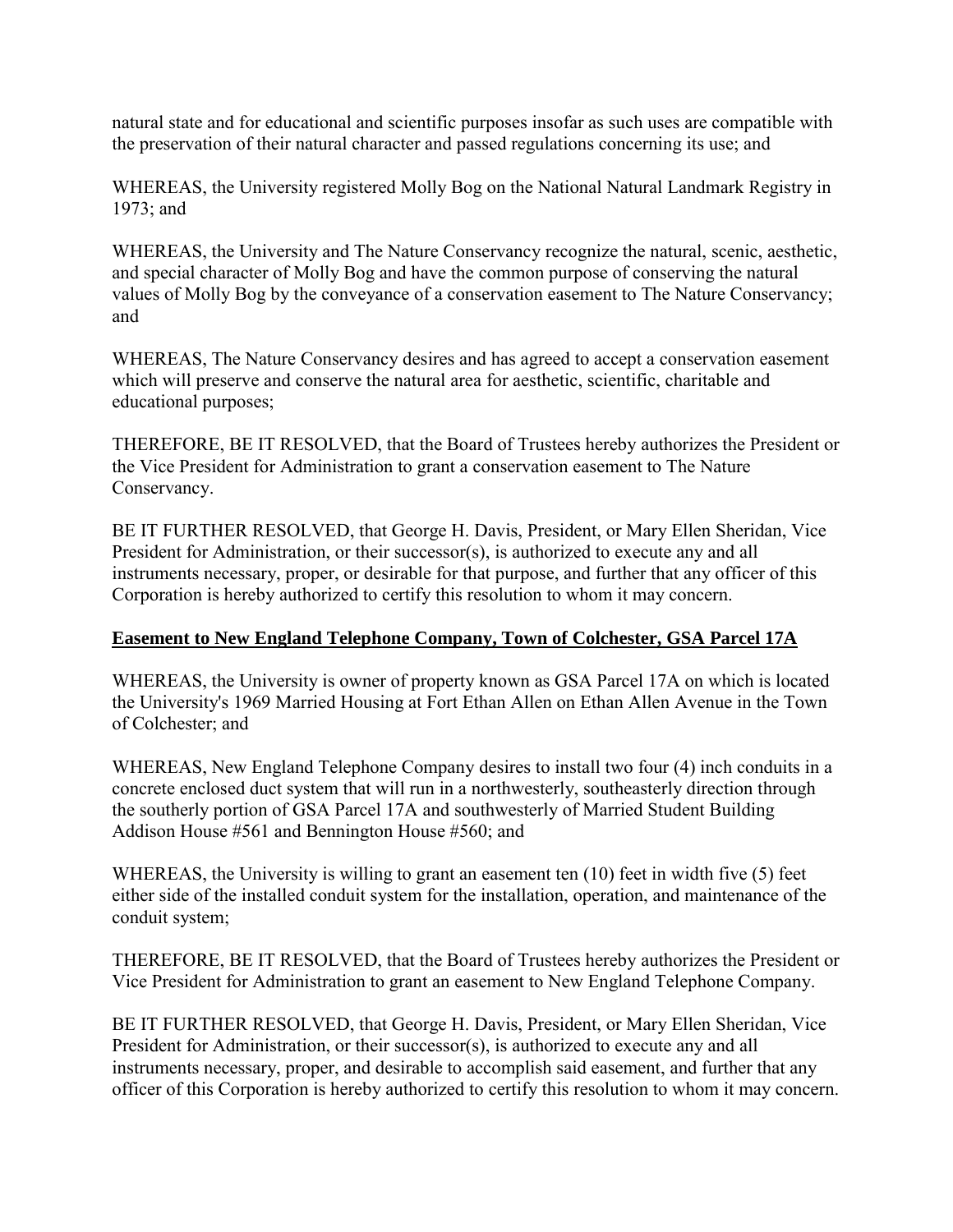# <span id="page-12-0"></span>**Exchange of Quitclaim Deeds, Proctor Maple Research Complex, Town of Underhill**

WHEREAS, the University is the owner of property known as the Proctor Maple Research Complex located on Harvey Road in the Town of Underhill; and

WHEREAS, the University has conducted a retracement survey of a portion of its property and has determined that there are portions of the boundary that need exchange of quitclaim deeds in order to correct areas of conflict with the adjoining property owners; and

WHEREAS, the University has determined that the exchange of quitclaim deeds to settle the boundary line discrepancy will not have an adverse effect upon the educational and/or research use of the property;

THEREFORE, BE IT RESOLVED, that the Board of Trustees authorizes the President or Vice President for Administration to exchange quitclaim deeds with the adjoining property owners, Joachim and Heather Poetzsch and Robert D. Blais.

BE IT FURTHER RESOLVED, that George H. Davis, President, or Mary Ellen Sheridan, Vice President for Administration, or their successor(s), is authorized to execute any and all instruments necessary, proper, and desirable to accomplish said settlement of boundary lines, and further that any officer of the Corporation is hereby authorized to certify this resolution to whom it may concern.

### **Lisman Gift, Town of Stamford**

WHEREAS, the University has received a gift of real estate in the Town of Stamford, Vermont, containing 10.62 acres, more or less, from Bruce M. and Ruth S. Lisman to benefit The University of Vermont; and

WHEREAS, the University has no educational need for this property;

THEREFORE, BE IT RESOLVED, that the Board of Trustees hereby authorizes the President or the Vice President for Administration to sell this property.

BE IT FURTHER RESOLVED, that George H. Davis, President, or Mary Ellen Sheridan, Vice President for Administration, or their successor(s), is authorized to execute any and all instruments necessary, proper, or desirable for that purpose, and further that any officer of this Corporation is hereby authorized to certify this resolution to whom it may concern.

## **George Westby Tracts, Town of Leicester**

WHEREAS, the University has received a gift of real estate in the Town of Leicester, Vermont, containing 290 acres, more or less, from George N. Westby to benefit The University of Vermont; and

WHEREAS, the University has no educational need for this property;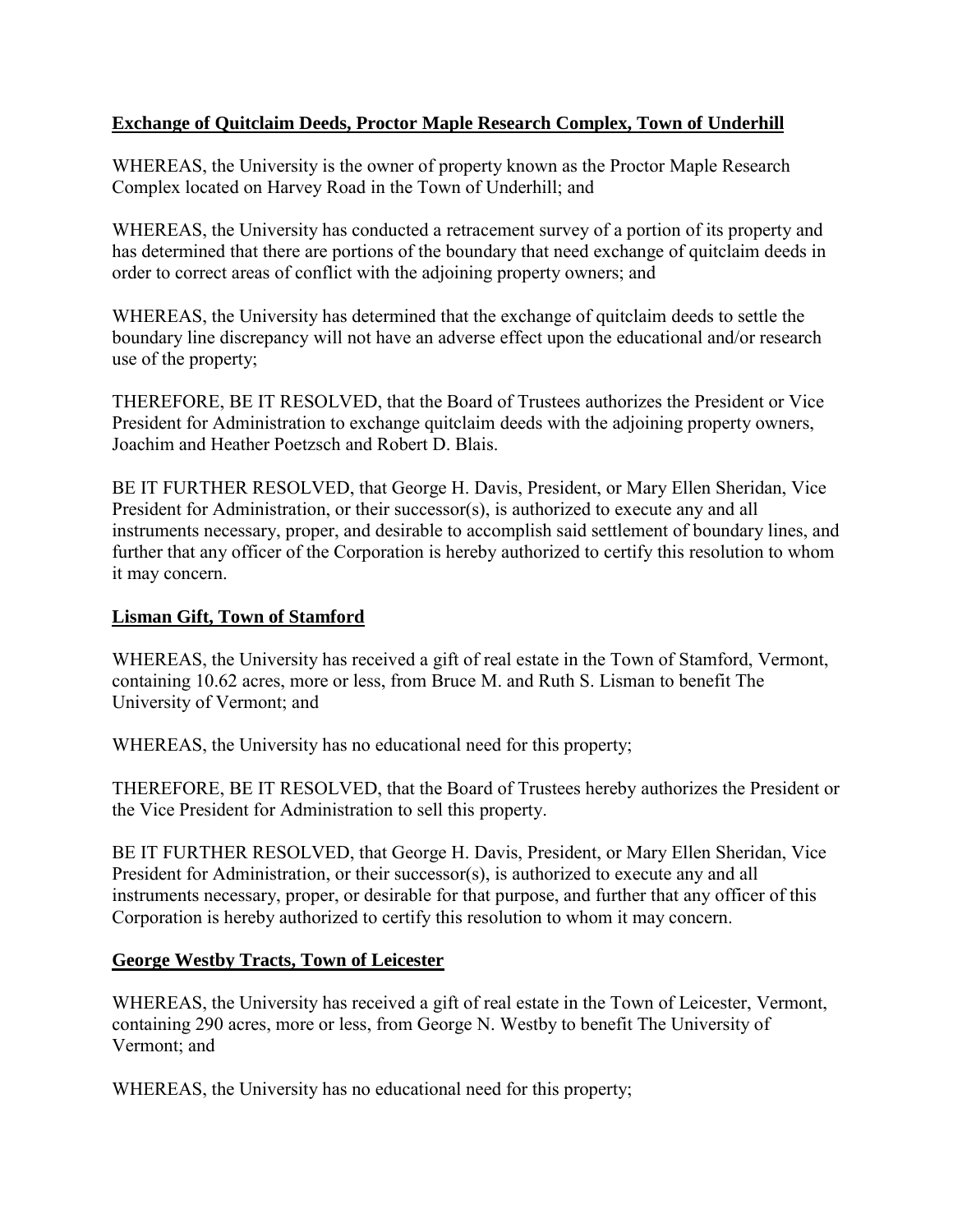<span id="page-13-0"></span>THEREFORE, BE IT RESOLVED, that the Board of Trustees hereby authorizes the President or the Vice President for Administration to sell this property; and

BE IT FURTHER RESOLVED, that George H. Davis, President, or Mary Ellen Sheridan, Vice President for Administration, or their successor(s), is authorized to execute any and all instruments necessary, proper, or desirable for that purpose, and further that any officer of this Corporation is hereby authorized to certify this resolution to whom it may concern.

# **FINANCE AND BUDGET COMMITTEE**

# **Fiscal Year 1993 State Appropriation Request** - **General University and Morgan Horse Farm**

RESOLVED, that the President be and hereby is authorized to request from the Governor and the Legislature of the State of Vermont an appropriation for general operations of The University of Vermont in the amount of \$27,053,492 for Fiscal Year 1993.

BE IT FURTHER RESOLVED, that the President be and hereby is authorized to request an appropriation for general operations of the Morgan Horse Farm of \$10,941 for Fiscal Year 1993.

# **1992 Summer Session Tuition**

RESOLVED, that the Board of Trustees hereby approves a tuition increase for the Summer Session from \$132 to \$160 per credit hour for in-state students and \$313 to \$350 per credit hour for out-of-state students, the increases to become effective with the 1992 Summer Session.

## **Sale of Hospital Engineering Management System (HEMS)**

RESOLVED, that the Board of Trustees of The University of Vermont hereby authorizes the Vice President for Administration or his/her designee, with the approval of the Finance and Budget Committee, to negotiate, and execute an agreement for the purchase or other transfer of the Hospital Engineering Management System (HEMS), provided that such agreement is consistent with the terms of the sponsored project to develop HEMS, and that it enables the University to: (1) recover University monies, if any, advanced to HEMS; (2) meet current and future University needs and any obligations to existing HEMS hospital users; and (3) develop future revenues for the University.

## **Acceptance of Gifts and Grants**

RESOLVED, that the Board of Trustees hereby accepts gifts in the amount of \$881,996.65 for the period July 1 to August 31, 1991, and grants in the amount of \$10,428,486 for the period July 16 to September 15, 1991.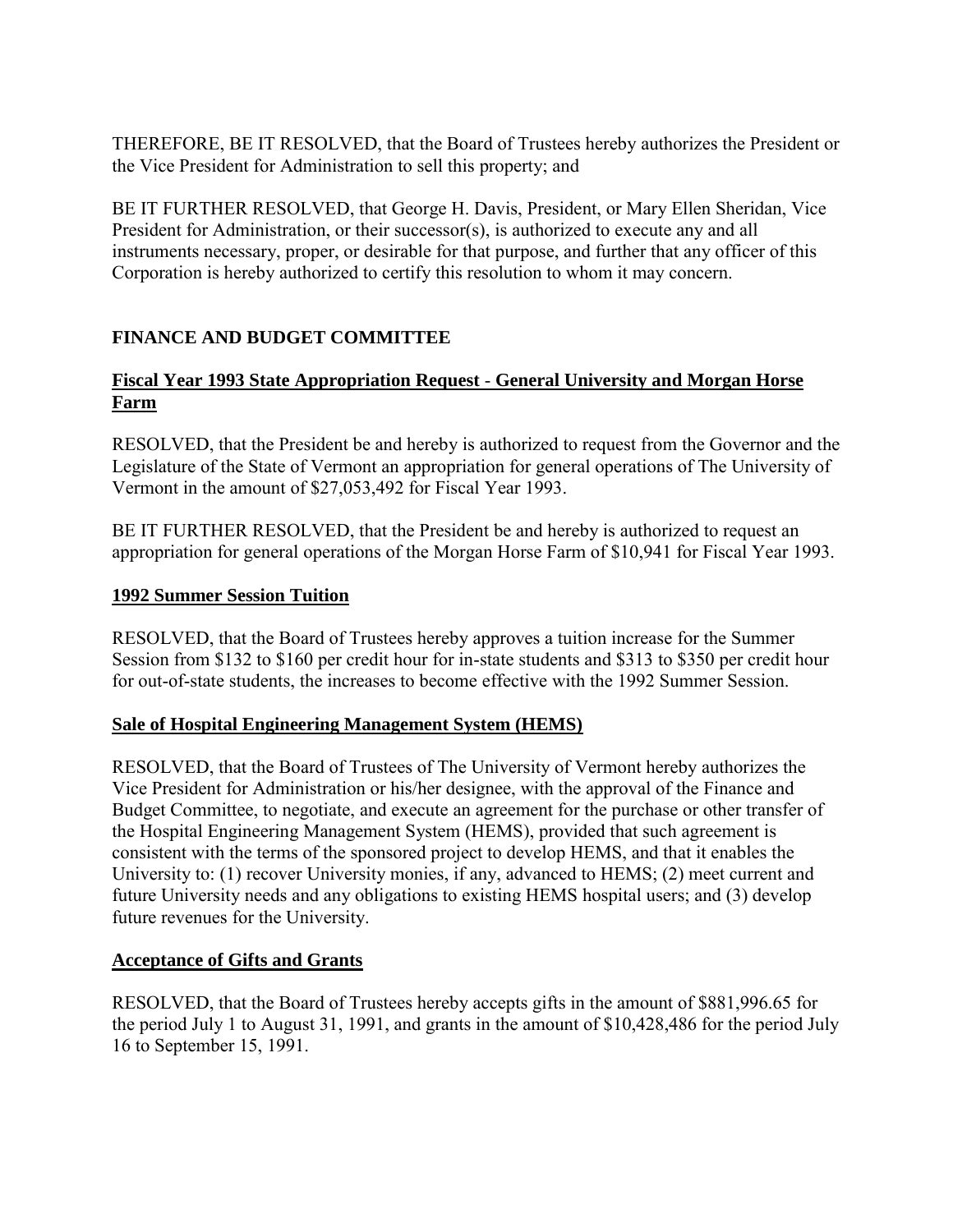### <span id="page-14-0"></span>**FULL BOARD**

#### **Signatory Authority, Sale of Securities**

BE IT RESOLVED, that the Board of Trustees hereby authorizes only the following officers to sell securities received as contributions to the University up to a limit of \$100,000: the Vice President for Administration, the Assistant Vice President for Financial and Personnel Services, the Treasurer, and the Assistant Treasurer. The sale of securities in excess of \$100,000 in value will require the prior approval of the Chair of the Investment Committee.

BE IT FURTHER RESOLVED, that the Vice President for Administration, the Assistant Vice President for Financial and Personnel Services, the Treasurer, and the Assistant Treasurer, are authorized to execute any and all instruments necessary, proper, and desirable for that purpose; and further that any officer of this Corporation is hereby authorized to certify this resolution to whom it may concern.

BE IT FURTHER RESOLVED, that the Secretary or Assistant Secretary will provide certificates of incumbency, as required, showing the names and signatures of those persons appointed to any of the positions heretofore mentioned. This resolution is to take effect October 11, 1991, and supersedes all previous authorizations.

#### **Signatory Authority, Checks**

BE IT RESOLVED, that the Board of Trustees hereby authorizes only the following officers to sign checks drawn on the accounts of The University of Vermont: the President, the Vice President for Administration, the Assistant Vice President for Financial and Personnel Services, the Treasurer, and the Assistant Treasurer.

BE IT FURTHER RESOLVED, that the Accountant II for the Treasurer is authorized to sign checks drawn on the accounts of the University up to a limit of \$10,000 per item.

BE IT FURTHER RESOLVED, that the Secretary or Assistant Secretary will provide certificates of incumbency, as required, showing the names and signatures of those persons appointed to any of the positions heretofore mentioned. This resolution is to take effect October 11, 1991, and supersedes all previous authorizations.

#### **Signatory Authority, Grants and Contracts**

RESOLVED, that effective October 12, 1991, the following officers of The University of Vermont are authorized to act on behalf of the University in approving grant and contract applications and agreements and requests for extensions and supplements: George H. Davis, President; Dalmas A. Taylor, Provost; Mary Ellen Sheridan, Vice President for Administration; and Regina White, Director of Sponsored Programs. This authorization supersedes all previous resolutions.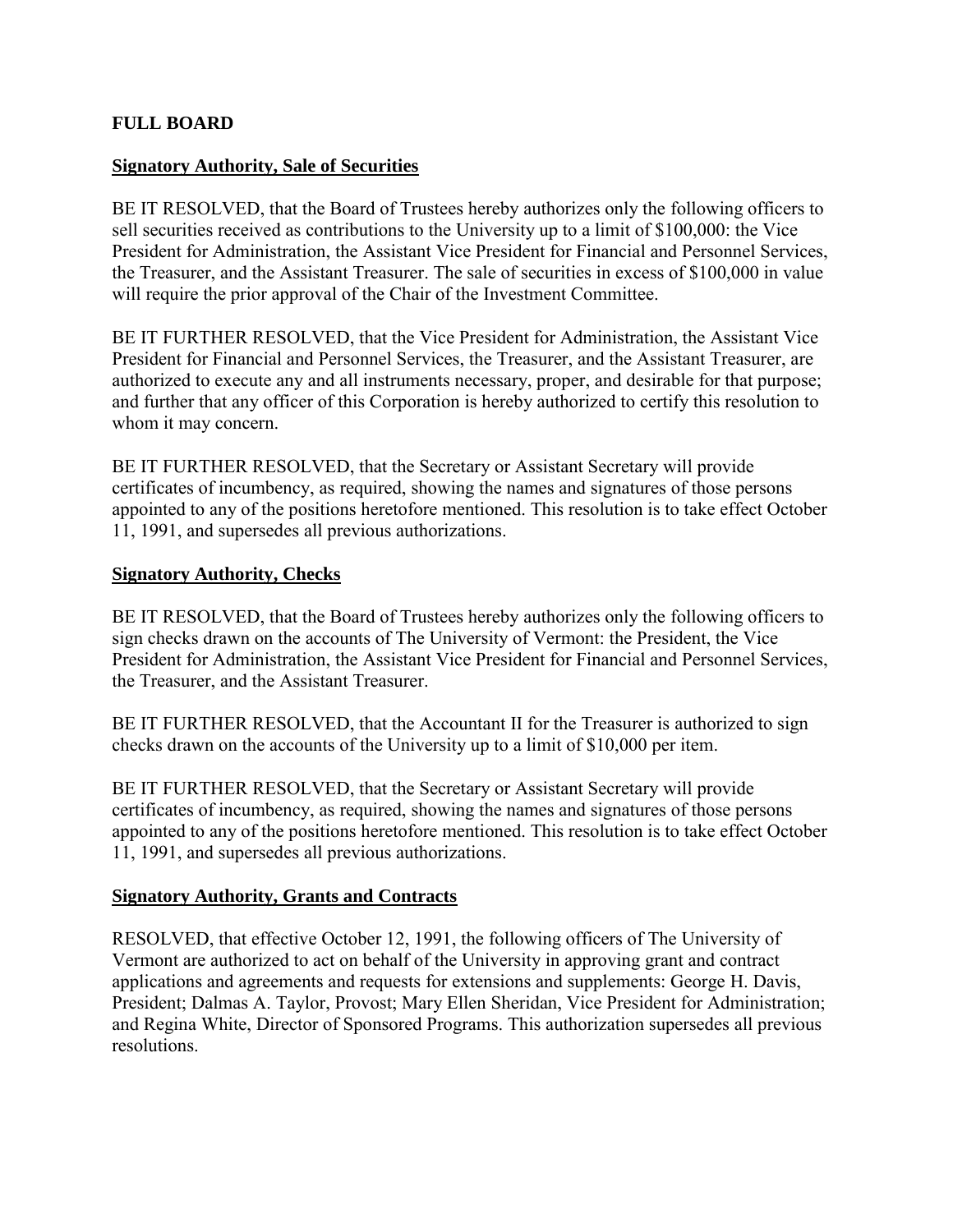## <span id="page-15-0"></span>**Resolution Concerning Converting on October 31, 1991, the Interest Rate on the Telecommunications Systems Bonds, Series 1984, of The University of Vermont and State Agricultural College to a Fixed Interest Rate and Advance Refunding Said Bonds**

*(Appended to October 12, 1991 Meeting Minutes)*

### **Joint Committee on Honorary Degrees**

RESOLVED, that the President be and hereby is authorized to offer and confer honorary degrees at the 1992 Commencement and at the 1992 Honors Convocation to those individuals recommended by the Joint Committee on Honorary Degrees.

BE IT FURTHER RESOLVED, that the Executive Committee be and hereby is authorized to approve further recommendations of the Joint Committee on Honorary Degrees prior to the February meeting of the Board.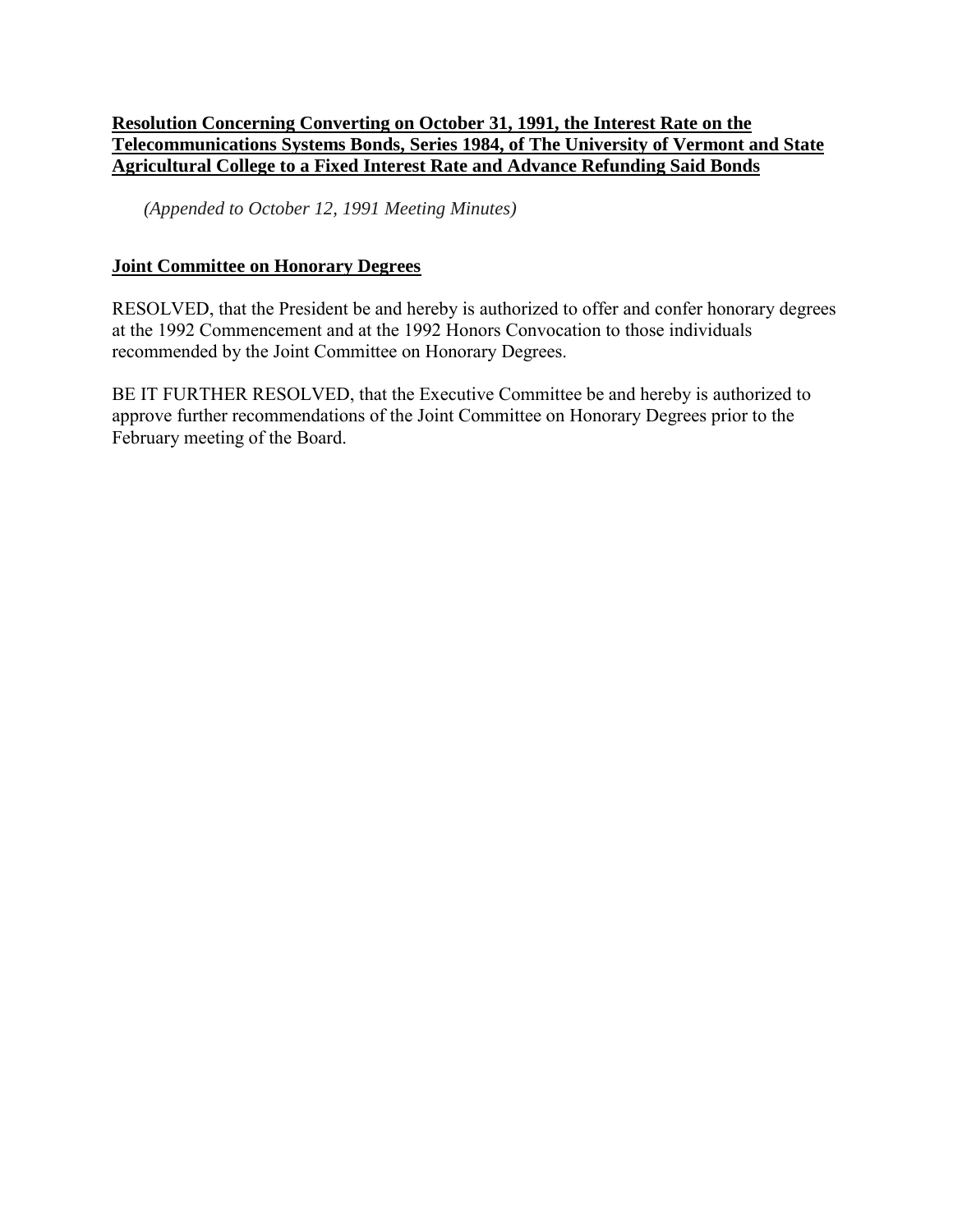### **RESOLUTIONS PRESENTED TO THE BOARD OF TRUSTEES**

### **August 17, 1991**

# <span id="page-16-0"></span>**EDUCATIONAL POLICY COMMITTEE**

### **Staff Actions**

RESOLVED, that the Board of Trustees receives the list of staff actions, including the appointments of Patricia Bradley as Lecturer in the Department of English, Jeanne Goldhaber as Assistant Professor in the Department of Human Development Studies, and Merrily Davis as Assistant to the President in the President's Office, and approves leaves of absence noted on page 11 of the staff action list.

### **Revision of Section 242 of the Officers' Handbook**

RESOLVED, that the Board of Trustees approves the revision of Section 242 (Supplemental Compensation and Outside Professional Service) of the Officers' Handbook as recommended by the Faculty Senate.

#### **Change in Status of Anesthesiology Section**

RESOLVED, that the Board of Trustees approves the conversion of the Anesthesiology Section in the Department of Surgery to the Department of Anesthesiology in the College of Medicine.

## **BUILDINGS AND GROUNDS COMMITTEE**

#### **Cosmi and DeStafeno Tracts**

WHEREAS, the University has received two gifts of real estate located southerly of Town Highway SA3, Cochran Road, in the Town of Richmond, Vermont, containing a camp and 110.7 acres, more or less, from Vincent Cosmi and 94.5 acres, more or less, from Geraldine Z. DeStafeno; and

WHEREAS, the University Board of Trustees passed a resolution to sell both gifts at its August 14, 1987, Board meeting; and

WHEREAS, the University wishes to enter into a lease/sale agreement for the property with Gordon and Virginia Cochran;

THEREFORE, BE IT RESOLVED, that the Board of Trustees hereby authorizes the President or the Interim Vice President for Administration or the Vice President for Administration to enter into a lease/sale agreement with Gordon and Virginia Cochran for this property; and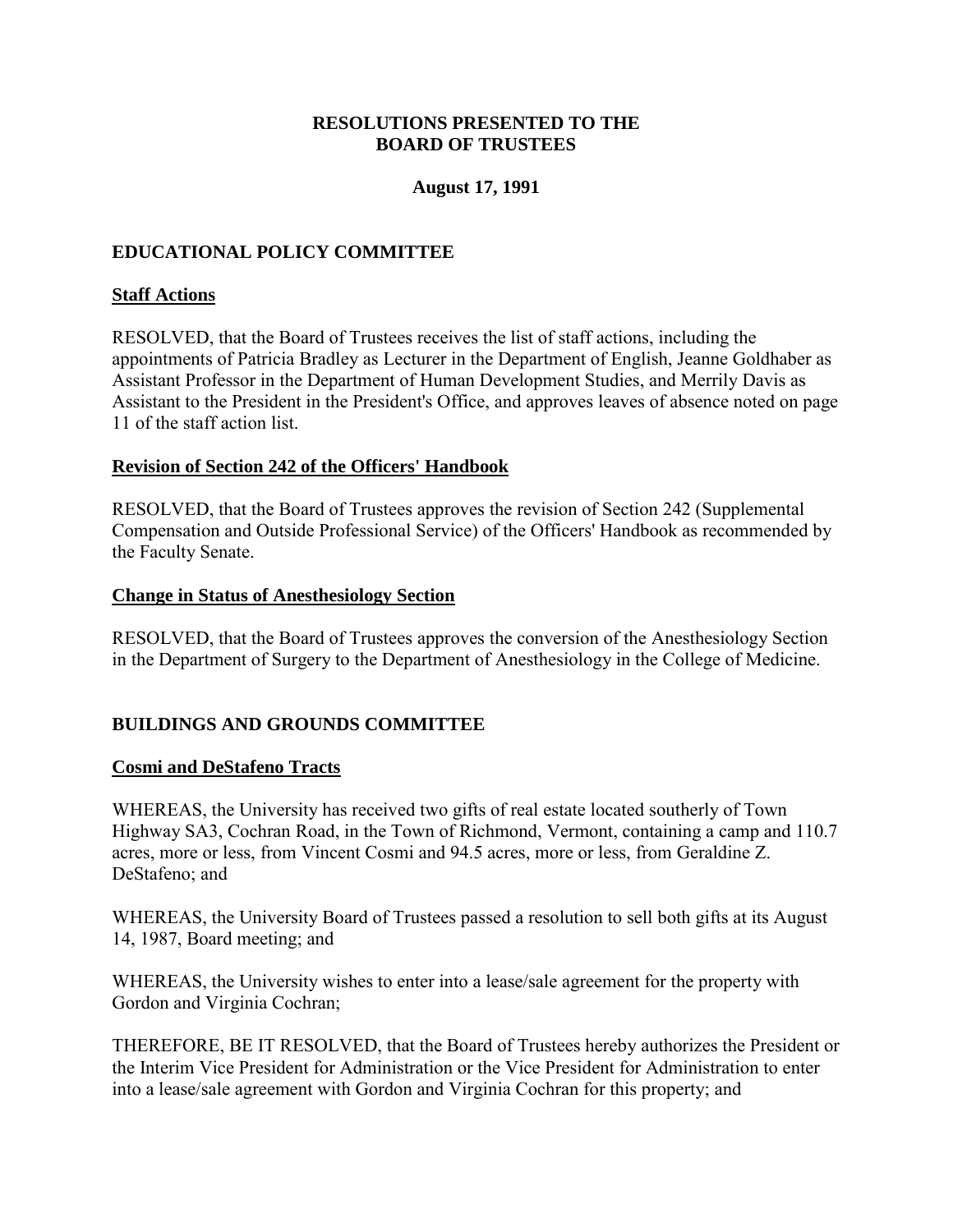<span id="page-17-0"></span>BE IT FURTHER RESOLVED, that the President, Interim Vice President for Administration, or Vice President for Administration is authorized to execute any and all instruments necessary, proper, or desirable for that purpose, and further that any officer of this Corporation is hereby authorized to certify this resolution to whom it may concern.

# **License Agreement, Colchester Fire District No. 2, Town of Colchester**

WHEREAS, the University is owner of property in the Town of Colchester on the north side of Colchester Point Road, known locally as Colchester Bog; and

WHEREAS, the Colchester Fire District No. 2 desires to install, maintain, and repair a new 8" water main on University property; and

WHEREAS, the University is willing to grant a License Agreement to a strip of property 10' in width, that runs along the northerly side of Colchester Point Road to the Colchester Fire District No. 2 for the installation, maintenance, and repair of the 8" water main;

THEREFORE, BE IT RESOLVED, that the Board of Trustees hereby authorizes the President or Interim Vice President for Administration or the Vice President for Administration to grant a License Agreement to the Colchester Fire District No. 2.

BE IT FURTHER RESOLVED, that the President, Interim Vice President for Administration, or Vice President for Administration is authorized to execute any and all instruments necessary, proper, or desirable to accomplish said License Agreement, and further that any officer of this Corporation is hereby authorized to certify this resolution to whom it may concern.

## **Deed of Easement for Pipeline to Vermont Gas Systems**

WHEREAS, the University is owner of property located at 394 Pearl Street in the City of Burlington; and

WHEREAS, the University desires and is willing to have Vermont Gas Systems, Inc. supply gas to the Jeanne Mance Residence Hall located at 394 Pearl Street; and

WHEREAS, the University is willing to grant a Deed of Easement for pipeline 10 feet wide to Vermont Gas Systems, Inc. for the installation, operation, and maintenance of the gas line;

THEREFORE, BE IT RESOLVED, that the Board of Trustees hereby authorizes the President or Interim Vice President for Administration to grant a Deed of Easement for Pipeline to Vermont Gas Systems, Inc.

BE IT FURTHER RESOLVED, that George H. Davis, President, or Rayburn V. Lavigne, Interim Vice President for Administration, is authorized to execute any and all instruments necessary, proper, and desirable to accomplish said Deed of Easement for the pipeline.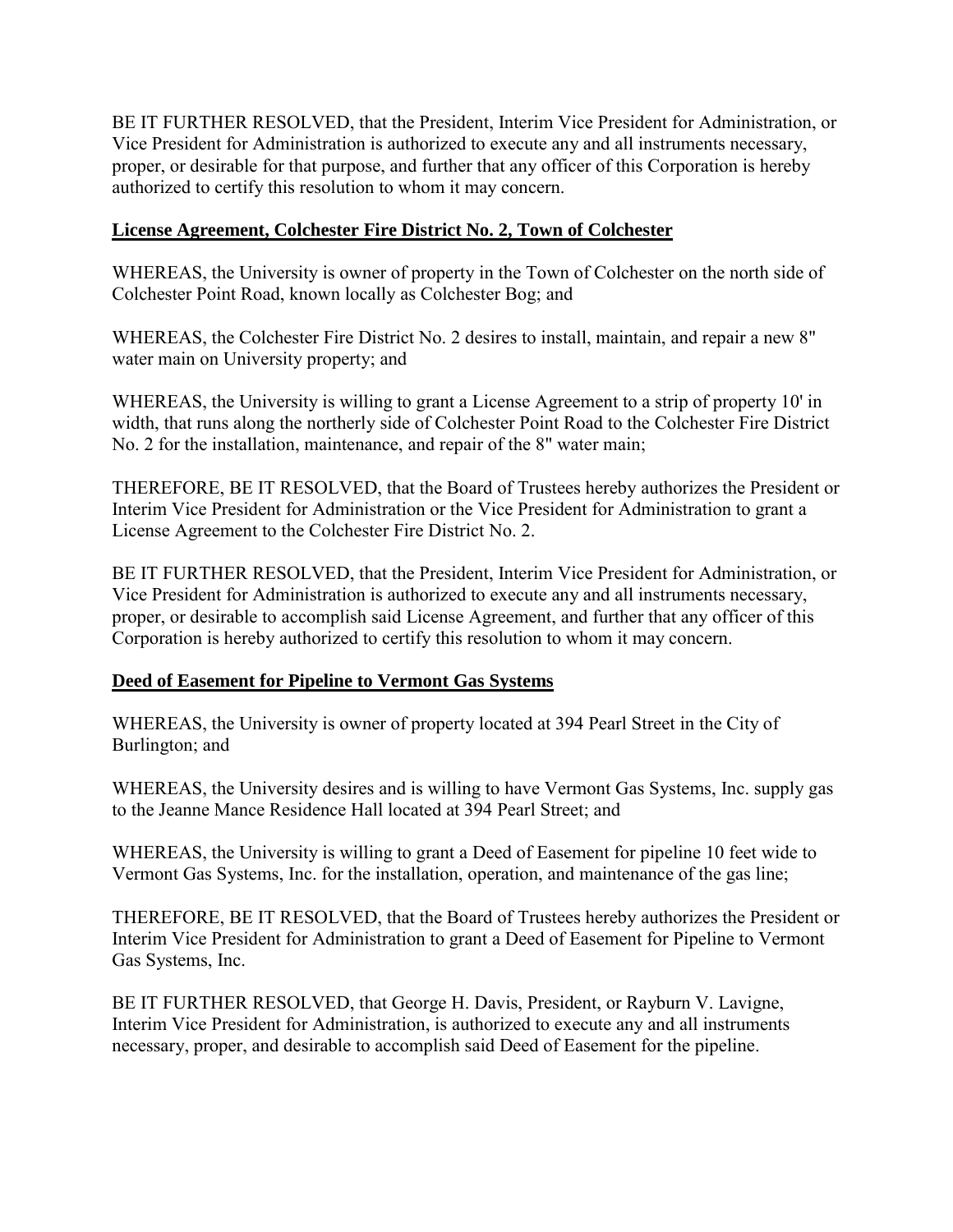# <span id="page-18-0"></span>**License to Agreement to City of South Burlington**

WHEREAS, the University is owner of property in the City of South Burlington, on which is located its Horticultural Research Complex; and

WHEREAS, the City of South Burlington desires to establish and maintain a drainage ditch on University property in order to direct the flow of water from the rear of numbers 3 and 5 Yandow Drive and numbers 27 and 30 Sebring Road to an existing underdrain at the end 6f Sebring Road to relieve flooding at these properties; and

WHEREAS, the University is willing to grant a License Agreement to the City of South Burlington for the construction and maintenance of the drainage ditch not to exceed 30' in width along the rear of numbers 3 and 5 Yandow Drive and 27 and 30 Sebring Road;

THEREFORE, BE IT RESOLVED, that the Board of Trustees hereby authorizes the President or Interim Vice President for Administration to grant a License Agreement to the City of South Burlington.

BE IT FURTHER RESOLVED, that George H. Davis, President, or Rayburn V. Lavigne, Interim Vice President for Administration, is authorized to execute any and all instruments necessary, proper, and desirable to accomplish said License Agreement.

## **Conservation Easement to the Nature Conservancy, Centennial Woods**

WHEREAS, the University is owner of property in the Cities of Burlington and South Burlington, off East Avenue, Williston Road and Grove Street, on which is located its Centennial Woods Natural Area; and

WHEREAS, the University of Vermont Board of Trustees passed a resolution on 20 April 1974, naming Centennial Woods a Natural Area to be preserved to the greatest extent possible in its natural state and for educational and scientific purposes insofar as such uses are compatible with the preservation of their natural character and passed regulations concerning its use; and

WHEREAS, the University and The Nature Conservancy recognize the natural, scenic, aesthetic, and special character of Centennial Woods and have the common purpose of conserving the natural values of Centennial Woods by the conveyance of a conservation easement to The Nature Conservancy; and

WHEREAS, The Nature Conservancy desires and has agreed to accept a conservation easement which will preserve and conserve the natural area for aesthetic, scientific, charitable and educational purposes;

THEREFORE BE IT RESOLVED, that the Board of Trustees hereby authorizes the President or Interim Vice President for Administration to grant a conservation easement to The Nature Conservancy.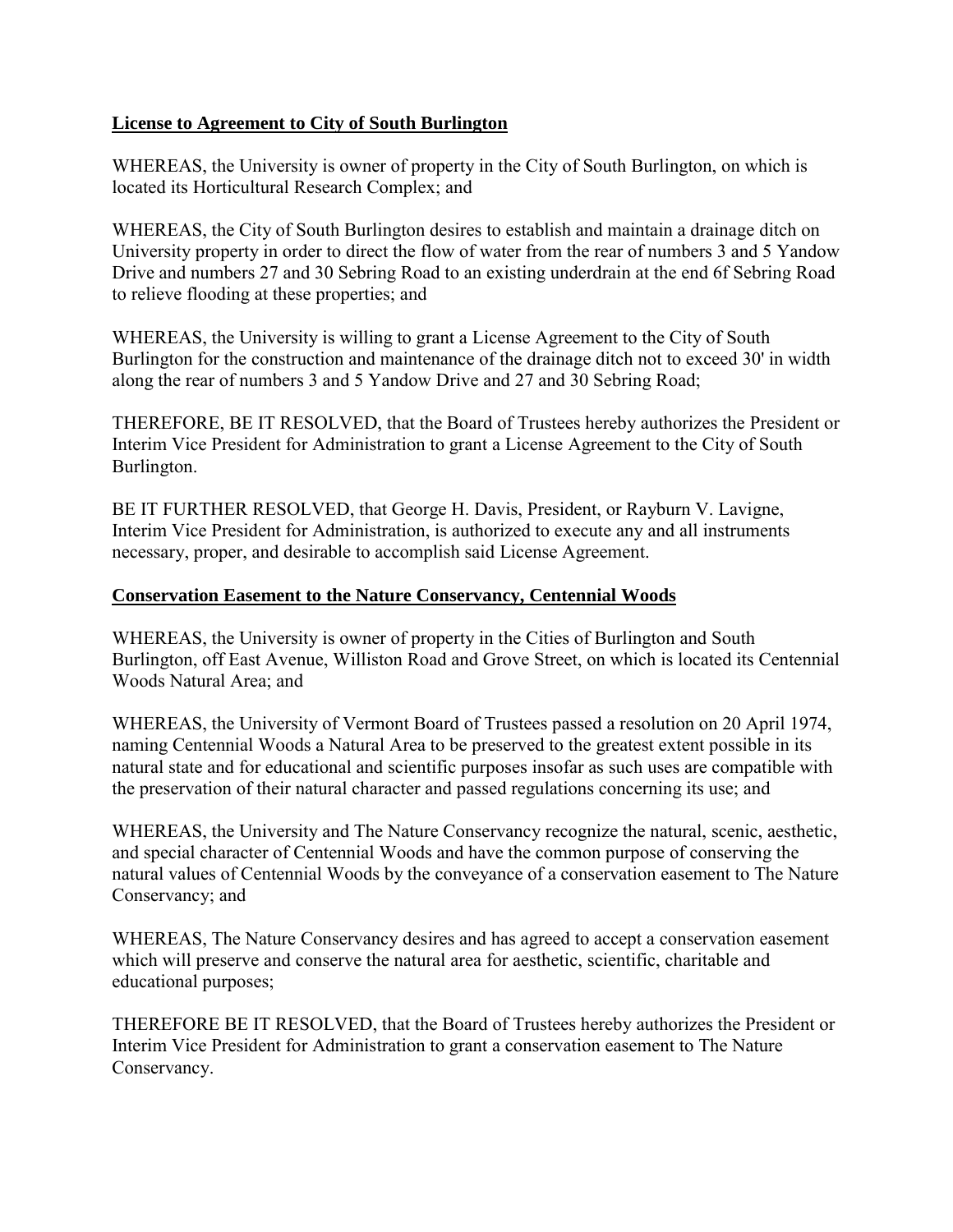<span id="page-19-0"></span>BE IT FURTHER RESOLVED, that George H. Davis, President, or Rayburn V. Lavigne, Interim Vice President for Administration, is authorized to execute any and all instruments necessary, proper, or desirable for that purpose, and further that any officer of this Corporation is hereby authorized to certify this resolution to whom it may concern.

### **Conservation Easement to the Nature Conservancy, Molly Bog**

WHEREAS, the University is owner of property in the Town of Morristown, off Route 100 on which is located its Molly Bog Natural Area; and

WHEREAS, the University of Vermont Board of Trustees passed a resolution on 20 April 1974, naming Molly Bog a Natural Area to be preserved to the greatest extent possible in its natural state and for educational and scientific purposes insofar as such uses are compatible with the preservation of their natural character and passed regulations concerning its use; and

WHEREAS, the University registered Molly Bog on the National Natural Landmark Registry in 1973; and

WHEREAS, the University and The Nature Conservancy recognize the natural, scenic, aesthetic, and special character of Molly Bog and have the common purpose of conserving the natural values of Molly Bog by the conveyance of a conservation easement to The Nature Conservancy; and

WHEREAS, The Nature Conservancy desires and has agreed to accept a conservation easement which will preserve and conserve the natural area for aesthetic, scientific, charitable and educational purposes;

THEREFORE BE IT RESOLVED, that the Board of Trustees hereby authorizes the President or Interim Vice President for Administration to grant a conservation easement to The Nature Conservancy.

BE IT FURTHER RESOLVED, that George H. Davis, President, or Rayburn V. Lavigne, Interim Vice President for Administration, is authorized to execute any and all instruments necessary, proper, or desirable for that purpose, and further that any officer of this Corporation is hereby authorized to certify this resolution to whom it may concern.

## **FINANCE AND BUDGET COMMITTEE**

## **Regional Compact Student Tuition**

RESOLVED, that the Board of Trustees hereby approves increases in the following tuition rates effective with the 1991-92 academic year: Tuition for first-year regional compact students from Maine at \$11,780, second- and third-year regional compact students at \$11,040, and fourth-year regional compact students at \$11,250.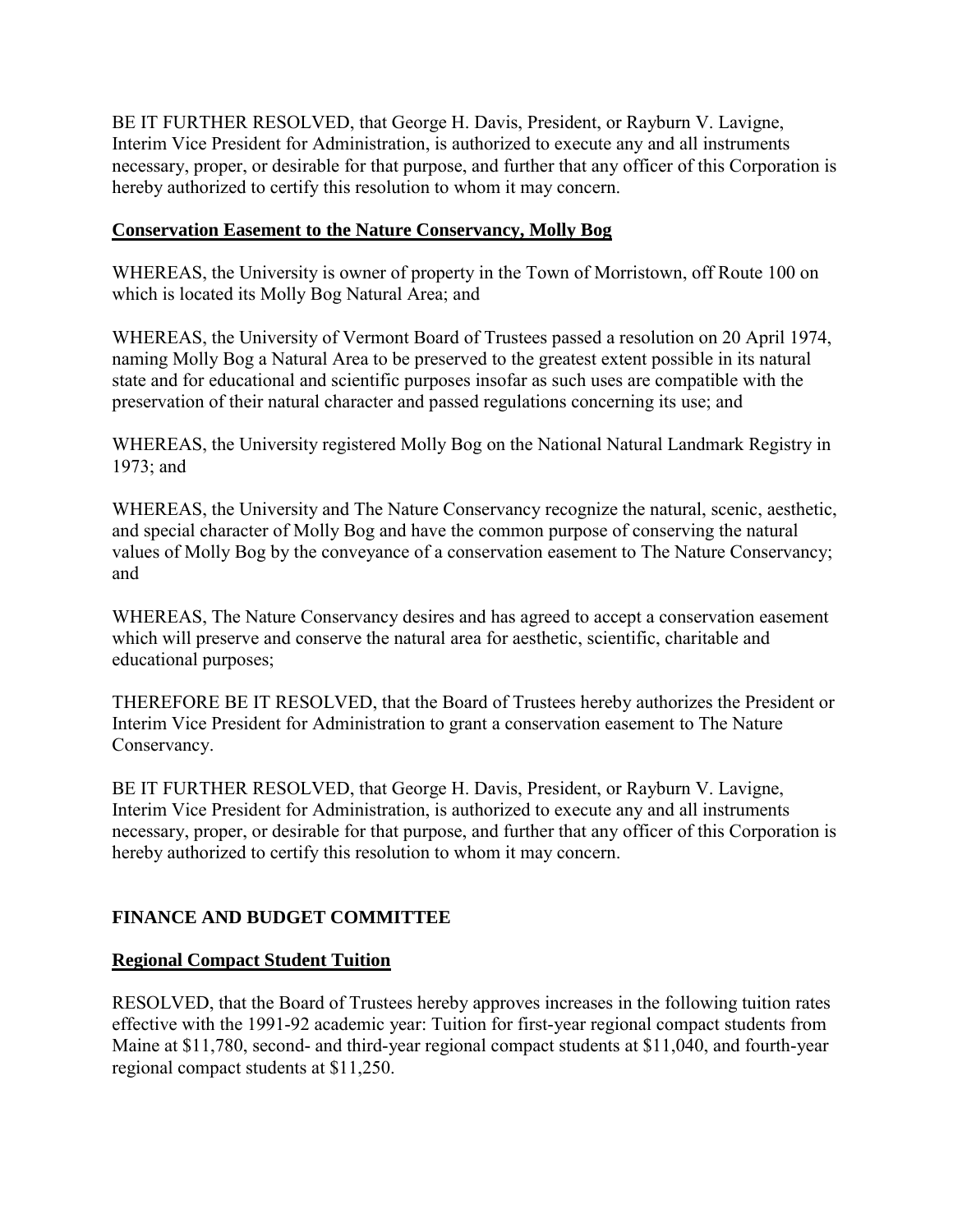# <span id="page-20-0"></span>**Interest Rate on University Student Loans**

RESOLVED, that effective immediately the interest charged on all long-term University student loans (with the exception of the Out-of-State Loan Program and Medical Loans) shall be equal to the annual percentage interest charged on loans made under the Perkins Student Loan Program. The interest rate will apply to applicable loans made to students enrolled in the fall 1991 semester and thereafter (to include loans borrowed by those students prior to that semester).

BE IT FURTHER RESOLVED, that effective immediately the following regulations will apply to the granting and collection of University student loan funds.

- 1. Long-term University student loans shall be made only to degree students who demonstrate need for such loans according to standard Financial Aid Office criteria.
- 2. Interest charged on the Out-of-State Student Loan Program and the various University Medical Student Loan programs shall be equal to the percentage interest rate charged on student loans made under the Stafford Student Loan Program.
- 3. University long-term student loans shall be repaid on a schedule consistent with the Perkins Loan Program repayment schedule (currently \$30 per month) until principal and interest are paid in full.
- 4. The grace period during which no payments are required shall be consistent with that of the Perkins Loan Program (currently six months).
- 5. Payments, including both principal and interest, may be deferred during any period in which the borrower is at least a half-time degree student at any accredited institution of higher learning.
- 6. These regulations shall apply to all University long-term student loan funds except where an original trust agreement dictates specific and different conditions.

## **Acceptance of Gifts and Grants**

RESOLVED, that the Board of Trustees hereby accepts gifts in the amount of \$2,374,780.24 and grants in the amount of \$18,647,212.

# **FULL BOARD**

(Old business from May Board meeting)

## **License Agreement, Champlain Water District, City of South Burlington**

WHEREAS, that University is owner of property in the City of South Burlington, on which is located its Miller Research Complex; and

WHEREAS, the Champlain Water District desires to install, maintain, repair, and replace a new 24" water main on University property; and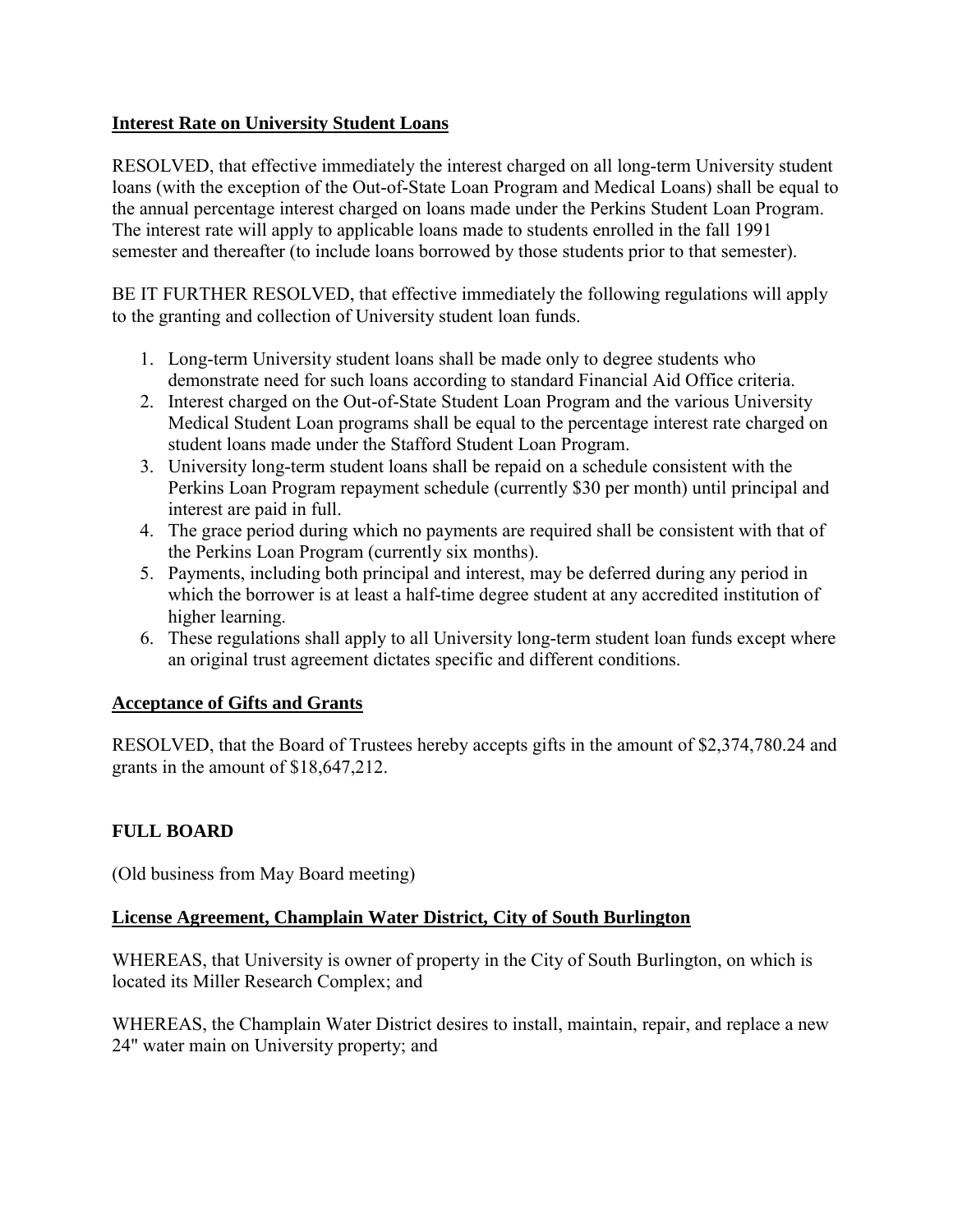<span id="page-21-0"></span>WHEREAS, the University is willing to grant a License Agreement to a strip of property 20' in width that runs along the northern property line of the Miller Research Complex to the Champlain Water District for the installation, maintenance, repair, and replacement of the 24" water main;

BE IT RESOLVED, that the Board of Trustees hereby authorizes the President or Interim Vice President for Administration to grant a License Agreement to the Champlain Water District.

BE IT FURTHER RESOLVED, that George H. Davis, President, or Rayburn V. Lavigne, Interim Vice President for Administration, is authorized to execute any and all instruments necessary, proper, or desirable to accomplish said License Agreement.

## **George Westby Tracts, Town of Leicester, Vermont**

WHEREAS, the University has received a gift of real estate in the Town of Leicester, Vermont, containing 290 acres, more or less, from George N. Westby to benefit The University of Vermont; and

WHEREAS, the University has no educational need for this property;

BE IT RESOLVED, that the Board of Trustees hereby authorizes the President or the Interim Vice President for Administration to sell this property; and

BE IT FURTHER RESOLVED, that George H. Davis, President, or Rayburn V. Lavigne, Interim Vice President for Administration, is authorized to execute any and all instruments necessary, proper, or desirable for that purpose, and further that any officer of this Corporation is hereby authorized to certify this resolution to whom it may concern.

# **License Agreement, Horticultural Research Complex, City of South Burlington**

WHEREAS, the University is owner of property in the City of South Burlington, on which is located its Horticulture Farm Complex; and

WHEREAS, the City of South Burlington desires to construct and maintain a recreational pathway for public use by nonmotorized vehicles; and

WHEREAS, the University is willing to grant a License Agreement, 15' wide by 500' in length located in the northeasterly corner of the Horticultural Research Complex, to the City of South Burlington for the construction and maintenance of the recreational pathway;

BE IT RESOLVED, that the Board of Trustees hereby authorizes the President or Interim Vice President for Administration to grant a License Agreement to the City of South Burlington.

BE IT FURTHER RESOLVED, that George H. Davis, President, or Rayburn V. Lavigne, Interim Vice President for Administration, is authorized to execute any and all instruments necessary, proper, or desirable to accomplish said License Agreement.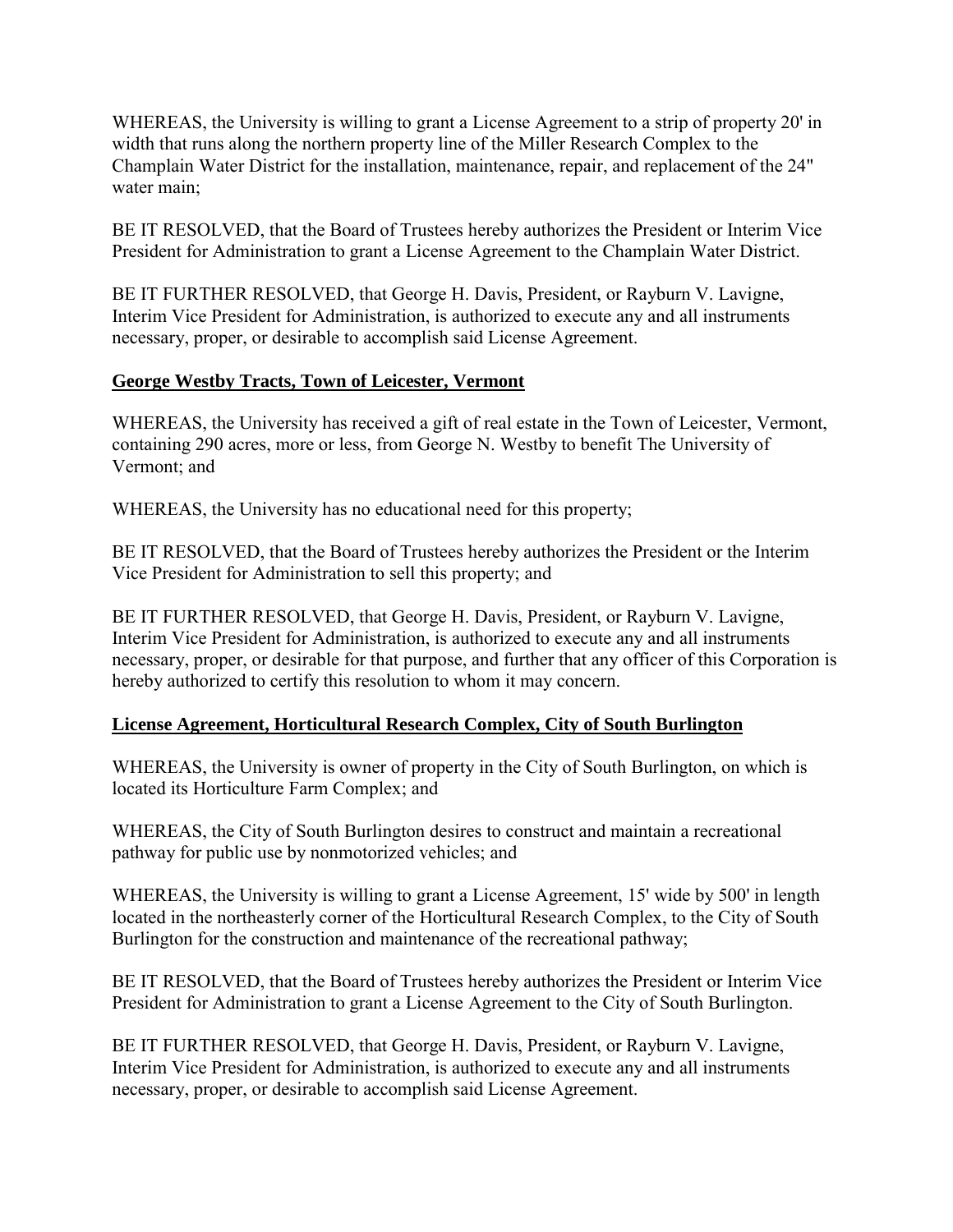<span id="page-22-0"></span>(New business)

## **Establishment of Account with Citibank, N.A.**

WHEREAS, John Hancock Mutual Life Insurance Company (hereinafter referred to as "John Hancock") will administer substantially all of the Health and Accident Benefits Programs of The University of Vermont (hereinafter referred to as the "University"); and

WHEREAS, to facilitate the administration of such Health and Accident Benefits Programs, the University desires to open an account with Citibank, N.A., a national banking association (hereinafter referred to as the "Bank"); NOW, THEREFORE, BE IT RESOLVED,

- 1. That the Bank be and hereby is designated a depository of the funds of the University and the Assistant Vice President, the Treasurer, or Assistant Treasurer singly is authorized to sign, for and on behalf of the University, checks, drafts, and other orders with respect to any funds at any time to the credit of the University with the Bank and/or against any account of this University maintained at any time with the Bank, inclusive of any such checks, drafts, and other orders in favor of any of the above**-**designated officers, or other persons and that the Bank be and hereby is authorized (a) to pay the same to the debit of any account of the University then maintained with it; (b) to receive for deposit to the credit of this University, and/or for collection for the account of this University, any and all checks, drafts, notes, and other instruments for the payment of money, whether or not endorsed by this University, which may be submitted to it for such deposit and/or collection, it being understood that each such item shall be deemed to have been unqualifiedly endorsed by this University; and (c) to receive, as the act of this University, any and all stop-payment instructions (inclusive of any relative agreement) with respect to any such checks, drafts, or other orders as aforesaid and reconcilement of account when signed by any one or more of the officers and/or other person(s) as hereinabove designated.
- 2. That the Assistant Vice President, Treasurer, or Assistant Treasurer appearing singly is/are hereby authorized, for and on behalf of this University, to transact any and all other business with or through the Bank which at any time may be deemed by the said officer and/or other person transacting the same to be advisable, including, without limiting the generality of the foregoing, authority to execute and deliver to the Bank automated customers services and other agreements relative to performance of various computer services.
- 3. That the Bank is further authorized to pay to the debit of any account of this University, any and all checks, drafts, and other instruments for the payment of money drawn in the name of this University bearing or purporting to bear the facsimile signatures of Assistant Vice President, Treasurer, or Assistant Treasurer appearing singly inclusive of any in favor of any person whose facsimile signature appears thereon, if the facsimile thereon, regardless of by whom or what means affixed, resembles the specimens thereof filed with the Bank.
- 4. That any and all withdrawals of money and/or other transactions heretofore had in behalf of this University with the Bank are hereby ratified, confirmed, and approved, and that the Bank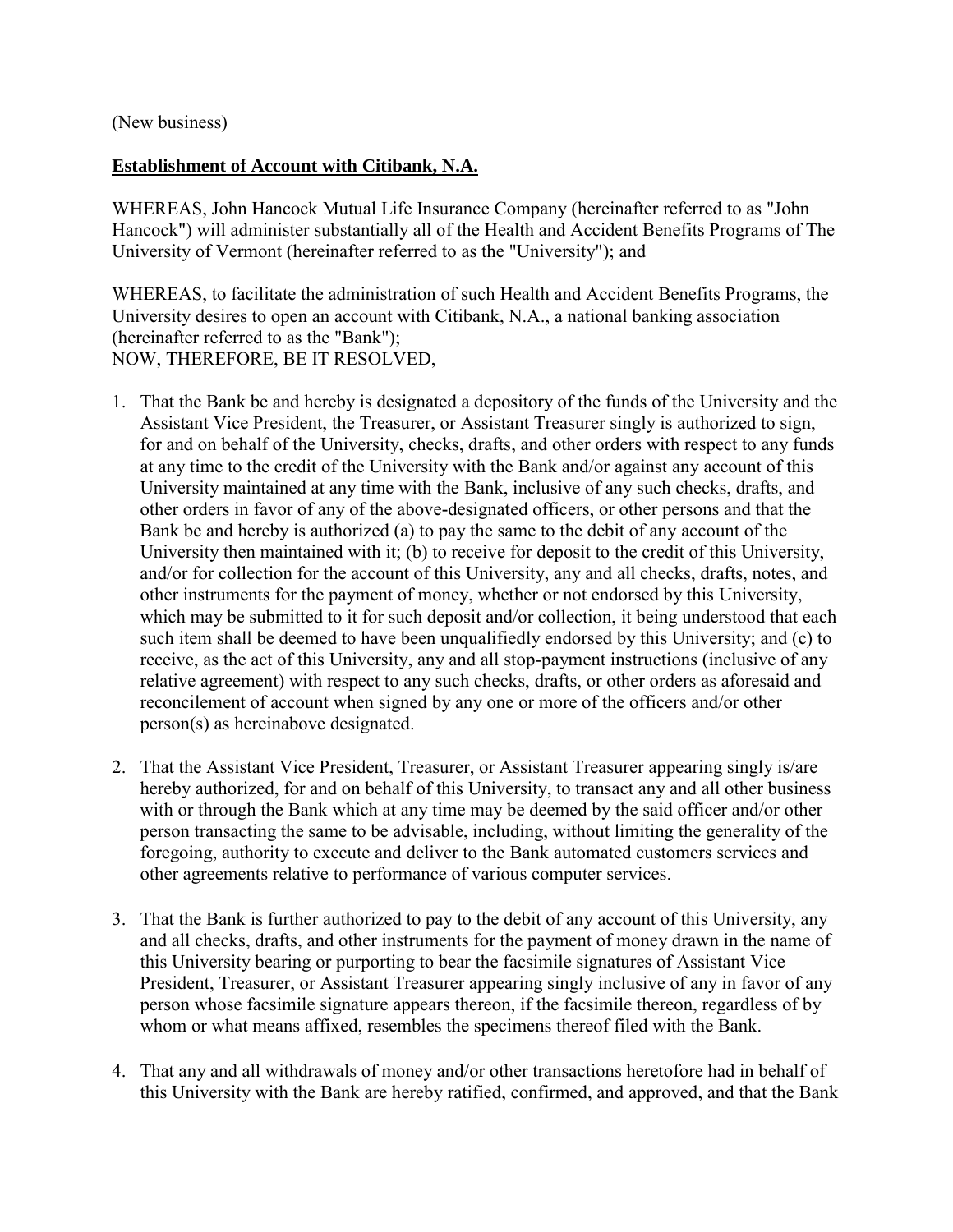<span id="page-23-0"></span>(and any interested third party) may rely upon the authority conferred by this entire resolution unless, and except to the extent that, this resolution shall be revoked or modified by a subsequent resolution of this Board, and until a certified copy of such subsequent resolution has been received by the Bank.

WE FURTHER CERTIFY that the following now occupy the respective offices designated in the above**-**quoted resolution and that the same are duly qualified as such officers and that the specimens of the facsimile signatures have been certified by the Assistant Secretary of the University: Norman A. Blair, Assistant Vice President; Charles L. Wolf, Treasurer; Kathleen Payne, Assistant Treasurer.

# **Co-Trustee for Charitable Trusts**

WHEREAS, The University of Vermont has agreed to accept responsibility for certain charitable trusts in connection with the University's planned giving program;

BE IT RESOLVED, that the Treasurer is authorized to enter into the necessary agreements with the State Street Bank and Trust Company to serve as co-trustee and/or custodian for charitable trusts accepted by the University.

## **Signatory Authority, Grants and Contracts**

RESOLVED, that effective August 16, 1991, the following officers of The University of Vermont are authorized to act on behalf of the University in approving grant and contract applications and agreements and requests for extensions and supplements: George H. Davis, President; Dalmas A. Taylor, Provost; Rayburn V. Lavigne, Interim Vice President for Administration; and Regina White, Director of Sponsored Programs. This authorization supersedes all previous resolutions.

**Authorization for a Special Committee of the Board of Trustees of The University of Vermont and State Agricultural College to Elect Whether or Not to Convert on October 31, 1991, the Interest Rate on the Telecommunications System Bonds, Series 1984, of the University to a Fixed Interest Rate** 

 *(Refer to Appendix of the August 17, 1991 Meeting Minutes)*

# **Resolution in Memoriam of Governor Richard Arkwright Snelling**

WHEREAS, Richard Arkwright Snelling served with distinction both as a member of the UVM Board of Trustees concurrently as five-term Governor of the State of Vermont; and

WHEREAS, Governor Snelling championed the vital partnership between Vermont and its University; and

WHEREAS, Governor Snelling enthusiastically and selflessly provided unparalleled public service to his community, state, and nation; and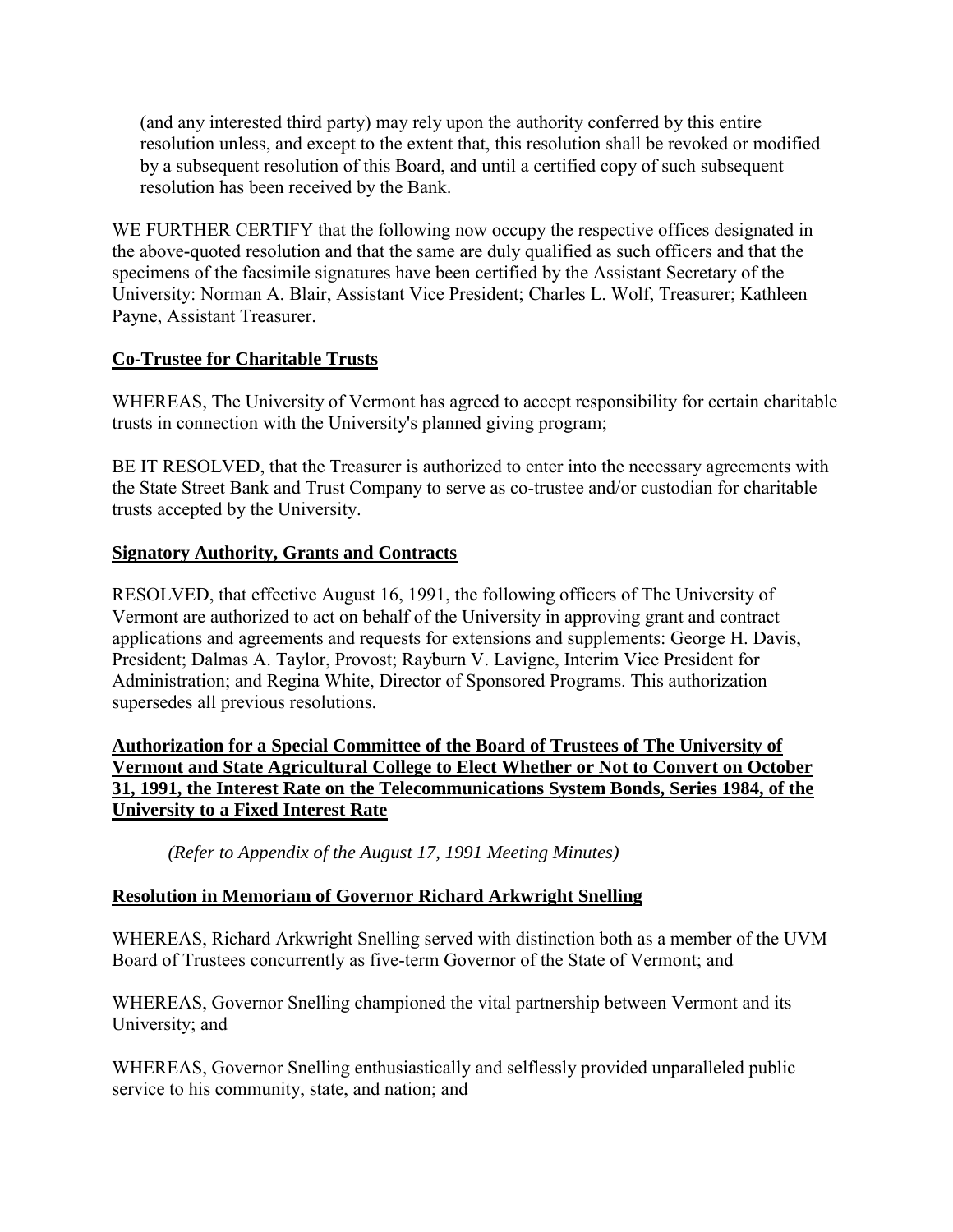WHEREAS, Governor Snelling consistently and compassionately did what he felt was right based on principles and convictions;

BE IT RESOLVED, that the University of Vermont Board of Trustees salutes the extraordinary accomplishments of Governor Richard A. Snelling and extends to his family our deep-felt gratitude for the Governor's contributions to our future.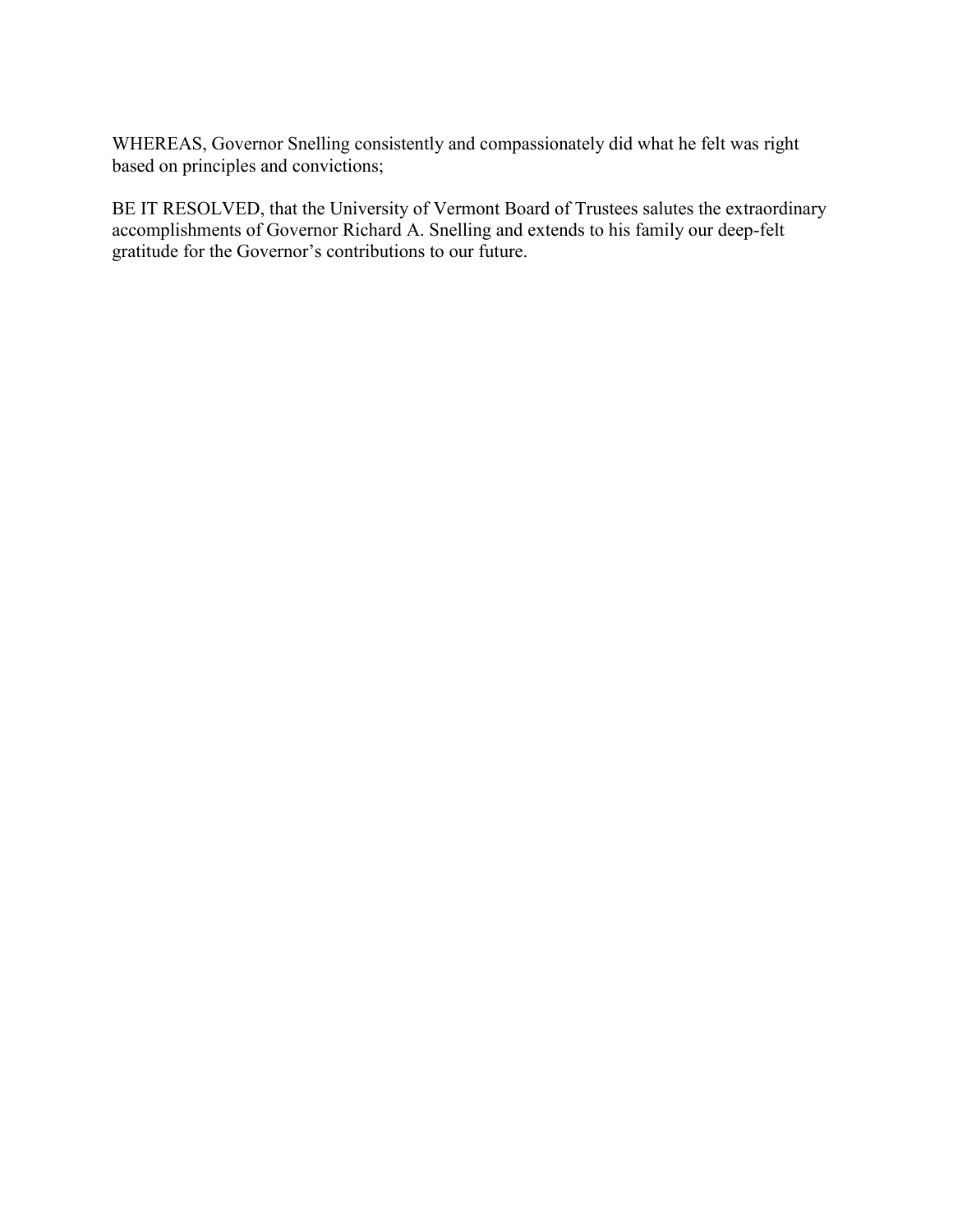# <span id="page-25-0"></span>**EXECUTIVE COMMITTEE**

## **July 30, 1991**

# **Harriet Haft Estate, Town of Manchester**

WHEREAS, the University has received a gift of real estate in the Town of Manchester, Vermont, containing a house, barn, 17.8 acres, more or less, and the household contents and furnishings from Harriet Haft to benefit The University of Vermont College of Medicine; and

WHEREAS, the University has no educational need for this property and household furnishings;

BE IT RESOLVED, that the Board of Trustees hereby authorizes the President or the Interim Vice President for Administration to sell this property; and

BE IT FURTHER RESOLVED, that George H. Davis, President, or Rayburn V. Lavigne, Interim Vice President for Administration, is authorized to execute any and all instruments necessary, proper, or desirable for that purpose, and further that any officer of this Corporation is hereby authorized to certify this resolution to whom it may concern.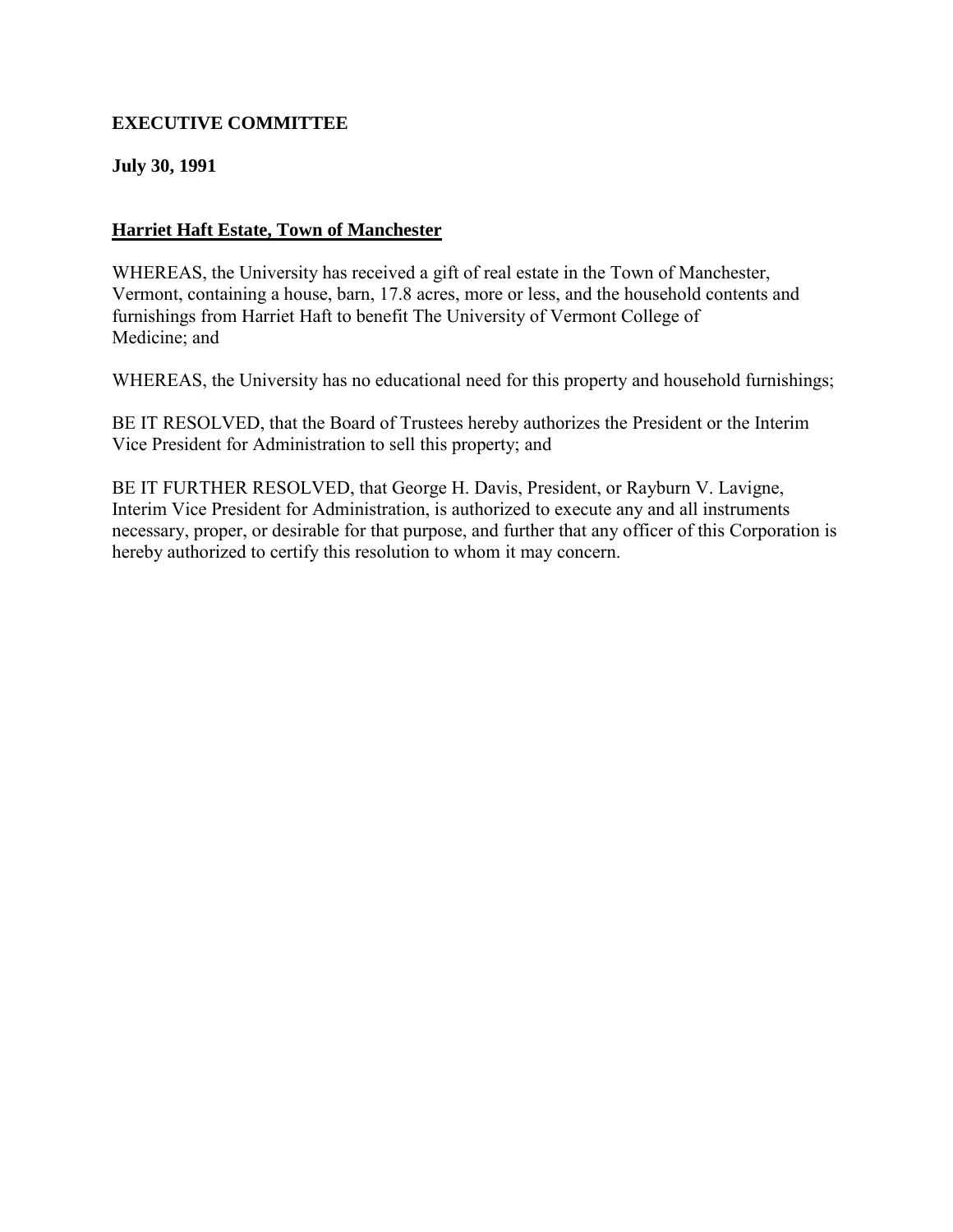## **RESOLUTIONS PRESENTED TO THE FULL BOARD OF TRUSTEES**

# **May 4, 1991**

# <span id="page-26-0"></span>**AUDIT COMMITTEE**

### **Acceptance of Audit on Bonded Dormitories and the Heat System**

WHEREAS, the books and accounts of certain grants and awards made to the University of Vermont and State Agricultural College Dormitory Projects VT. Ch-28 (D) as consolidated, The University of Vermont and State Agricultural College Married Student Housing Project VT. CH-41 (D), The University of Vermont and State Agricultural College Jeanne Mance Dormitory Project VT. CH-19 (H), and The University of Vermont and State Agricultural College Heat System Project VT. CH-61 (D) have been audited on behalf of the United States Government by the accounting firm of Coopers and Lybrand, Certified Public Accountants, for the fiscal year ended June 30, 1990, and the reports of said audits are published in detail in accordance with audit and reporting procedures outlined by the United States Department of Housing and Urban Development;

BE IT RESOLVED, that the Board of Trustees hereby accepts such audits which have been released to the New England Housing Management Division of the United States Government.

## **INVESTMENT SUBCOMMITTEE**

#### **Resolution Authorizing the Retention of Cambridge Associates, Inc.**

BE IT RESOLVED, that the Board of Trustees authorizes the retention of Cambridge Associates, Inc., to provide research and consulting services in addition to policy review and measurement guidance in connection with the University's endowments; and that the Board further authorizes an on-going fee for annual and customary expenditures in an amount not to exceed \$50,000.

## **EDUCATIONAL POLICY COMMITTEE**

#### **Staff Actions**

1) RESOLVED, that the Board of Trustees receives the list of staff actions (including retirements and reassignments to active service of emeriti faculty effective the end of 1990- 91, and sabbatical leaves for 1991-92) and approves leaves of absence noted on pages 6-8 of the staff action list.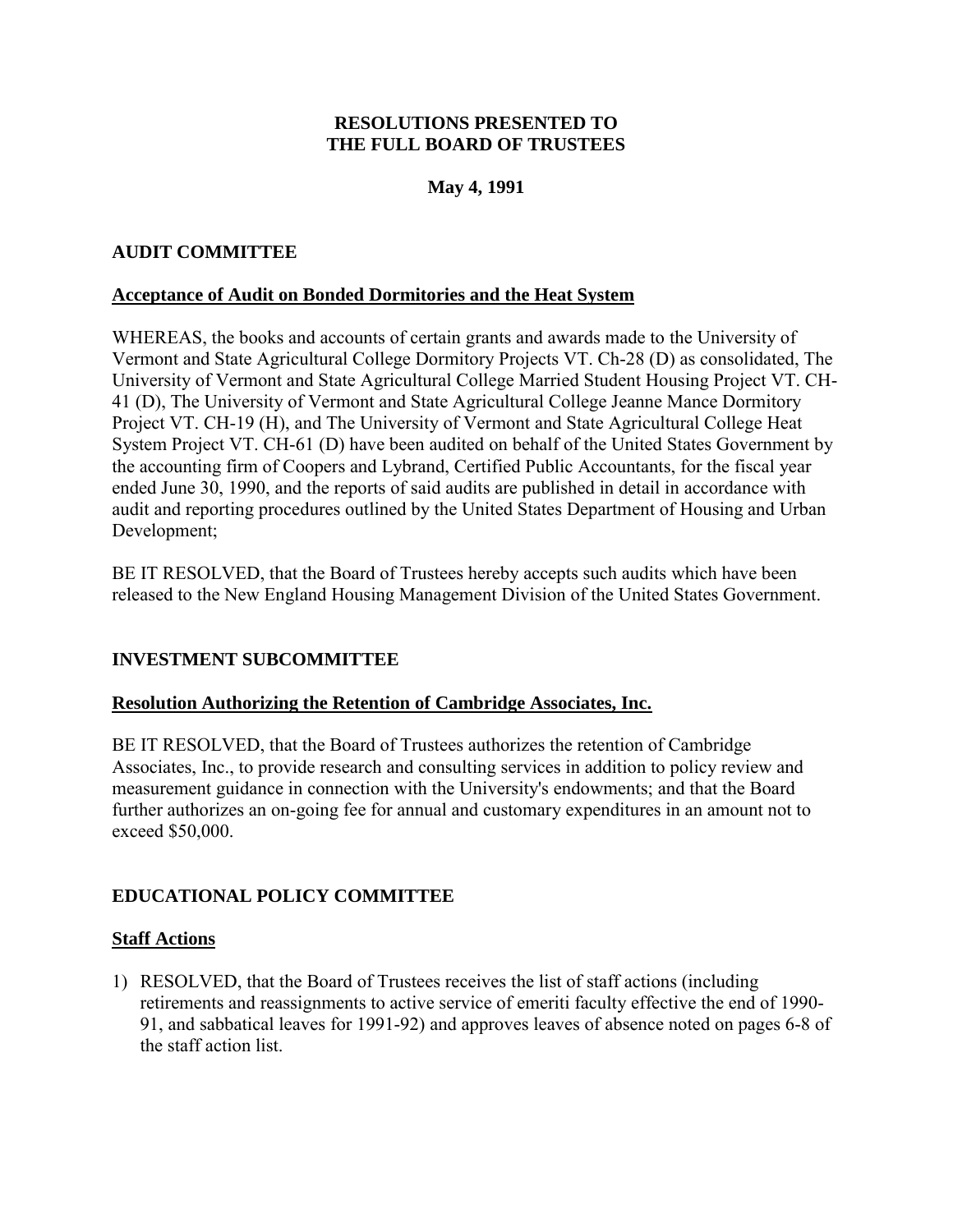<span id="page-27-0"></span>2) RESOLVED, that in accordance with the section entitled "Employment of Relatives" in the Staff Handbook, the Board of Trustees approves the appointment of Kathryn G. Hood as Project Administrator in the College of Education and Social Services.

### **Authorization for President to Award Degrees at Commencement**

RESOLVED, that the Board of Trustees authorizes the President to award degrees in course at the associate, bachelor's, master's, doctoral, and fifth-year certificate level to the students of The University of Vermont who, on or before May 17, 1991, are certified by the deans and recommended by the Faculty Senate for their appropriate degree. The list of names of the students to whom these degrees are awarded shall be recorded as part of the permanent minutes of this meeting.

# **BUILDINGS AND GROUNDS COMMITTEE**

## **Parking Permit Fees**

BE IT RESOLVED, that the following vehicle registration fees be established to become effective August 26, 1991:

| Faculty/Staff:                      |                                |
|-------------------------------------|--------------------------------|
| Zone 1 (proximate)                  | $.3$ (.003) of salary/year     |
| Zone 2 (peripheral)                 | $.15\%$ (.0015) of salary/year |
| Zone 3 (remote)                     | No charge                      |
| Resident student (24 hours)         | \$80/year                      |
| Commuter student:                   |                                |
| Graduate/Medical student (24 hours) | $$55/\text{year}$              |
| Commuter student (24 hours)         | \$25/year                      |
| Other:                              |                                |
| Affiliated institutions             | \$225/year                     |
| Vendors                             | \$125/year                     |
| <b>Summer Session</b>               | $$15$ /year                    |
| Commuter (evening)                  | \$15/year                      |
| Carpool                             | No charge                      |
| 30-day permit                       |                                |
| Faculty/Staff Zone 3                | No charge                      |
| Resident                            | \$20                           |
| Commuter                            | \$10                           |
| Motorcycle:                         |                                |
| Faculty/Staff                       | $.15\%$ (.0015) of salary/year |
| Resident student                    | $$40$ /year                    |
| Commuter                            | $$15$ /year                    |
|                                     |                                |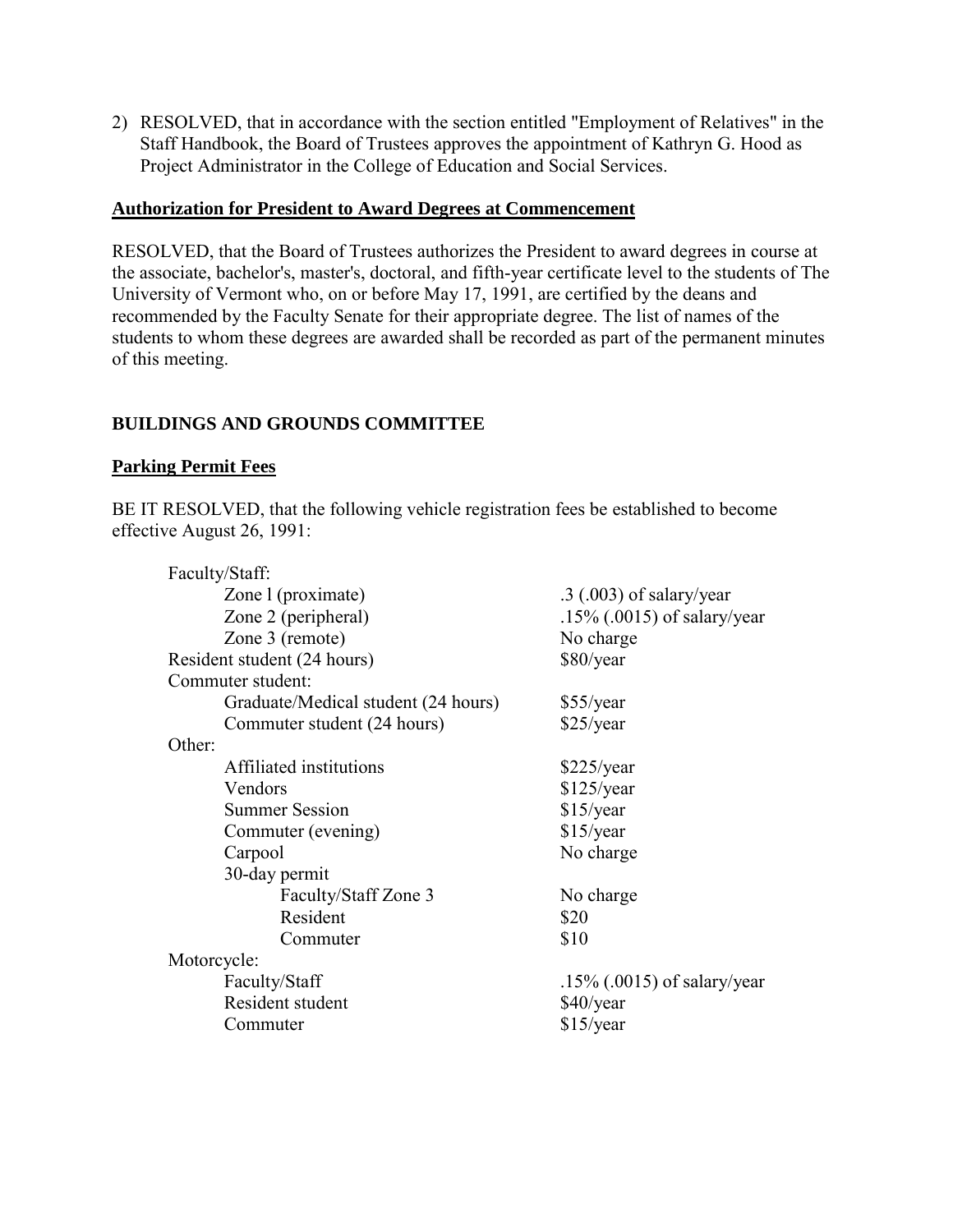# <span id="page-28-0"></span>**University Towing Policy**

RESOLVED, that the University's towing policy be revised to become effective August 26, 1991, as follows:

The Department of Transportation and Parking Services and Police Services have the authority to authorize the removal by towing from University property of any motor vehicle: (l) parked in an area designed for the handicapped without proper authorization; (2) interfering with snow removal or the operation of emergency vehicles; (3) blocking driveways, shuttle lanes, or other vehicles; ( 4) parked in any service areas, or oil fills; (5) parked in any University Zone 1 lot without a valid Zone 1 permit; (6) parked in any University lot and has accumulated unpaid fines in excess of \$250 or four more unpaid citations; (7) abandoned for three days without valid registration plates or permit; (8) found displaying a permit that has been reported lost/stolen; (9) on University property in violation of restrictions imposed in writing by the Director of Transportation and Parking Services. The owner/operator of the vehicle will be held liable for the cost involved in the removal and storage, except when legally parked vehicles are removed during emergency. In such a case, the removal will be at no expense to the owner.

# **Parking Fines**

RESOLVED, that the following parking fine be revised, to become effective August 26, 1991:

Violation: Parking in a restricted area. Fine: \$35.

# **FINANCE AND BUDGET COMMITTEE**

# **Fiscal Year 1992 Budget Premises: General Universi**ty

RESOLVED, that the Board of Trustees hereby approves the budget premises for the Fiscal Year 1992 which lead to a General Fund operating budget for the University of \$132,097,555 as described in the attached materials, and authorizes the President to proceed with detailed budget preparation in accordance with these premises.

## **Fiscal Year 1992 Operating Budget: Morgan Horse Farm**

RESOLVED, that the Board of Trustees approves the recommended operating budget for the Morgan Horse Farm for Fiscal Year 1992 in the amount of \$359,000.

## **Tuition and Overseas Program Charges for Fiscal Year 1992**

RESOLVED, that the Board of Trustees hereby approves increases in the following rates effective with the 1991-92 academic year:

- a. In-state tuition from \$4,200 to \$4,900 per year, or \$206 per credit hour.
- b. Out-of-state tuition from \$12,800 to \$13,500 per year, or \$564 per credit hour.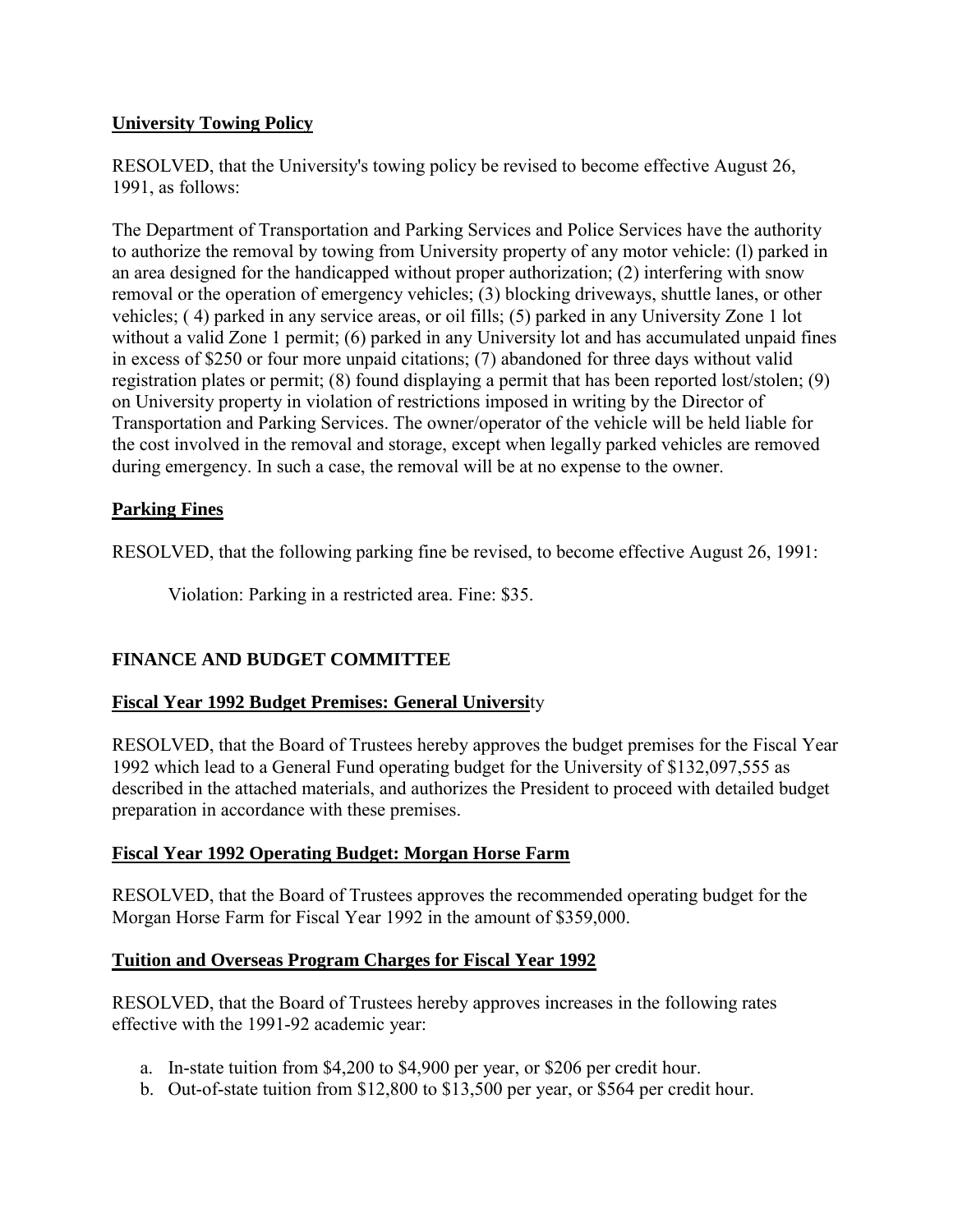<span id="page-29-0"></span>c. Medical student in-state tuition from \$10,150 to \$10,850 per year; out-of-state tuition from \$21,700 to \$22,400 per year.

Tuition for first-, second-, and third-year regional compact students from Maine at \$9,710; fourth-year regional compact students from Maine at \$9,920.

New York regional compact student tuition will be set at \$18,560.

BE IT FURTHER RESOLVED, that the Board of Trustees approves the following overseas program charge for Fiscal Year 1991:

Student charge for the Buckham Overseas Program at \$19,502 (includes all fees, room, board, and travel).

### **Fees for Fiscal Year 1992**

RESOLVED, that the Board of Trustees approves increases in the following fees effective with the 1991-92 academic year:

- a. Student Health Fee from \$162 to \$170 per year;
- b. Applied Music Fee from \$175 to a maximum of \$180 per credit;
- c. Student Association Fee from \$62 to \$66 per year;
- d. Student Center Fee from \$22 to \$32 per year.

#### **Room and Meal Plan Rates, Fiscal Year 1992**

RESOLVED, that the Board of Trustees approves room and meal plan rates for Fiscal Year 1992 as follows:

| Double room (per year) | \$2,688 |
|------------------------|---------|
| Single room (per year) | 3,088   |
| Triple room (per year) | 2,078   |
| Minimum Meal plan      | 1,454   |

#### **Acceptance of Gifts and Grants**

RESOLVED, that the Board of Trustees hereby accepts gifts in the amount of \$1,252,741.01 and grants in the amount of \$8,848,653.

WHEREAS, the University does not currently have adequate space to support its basic research programs, and

WHEREAS, the Board of Trustees resolved, on October 7, 1989, to authorize the President or his designee to negotiate for leased space outside of the main campus area for research activities; and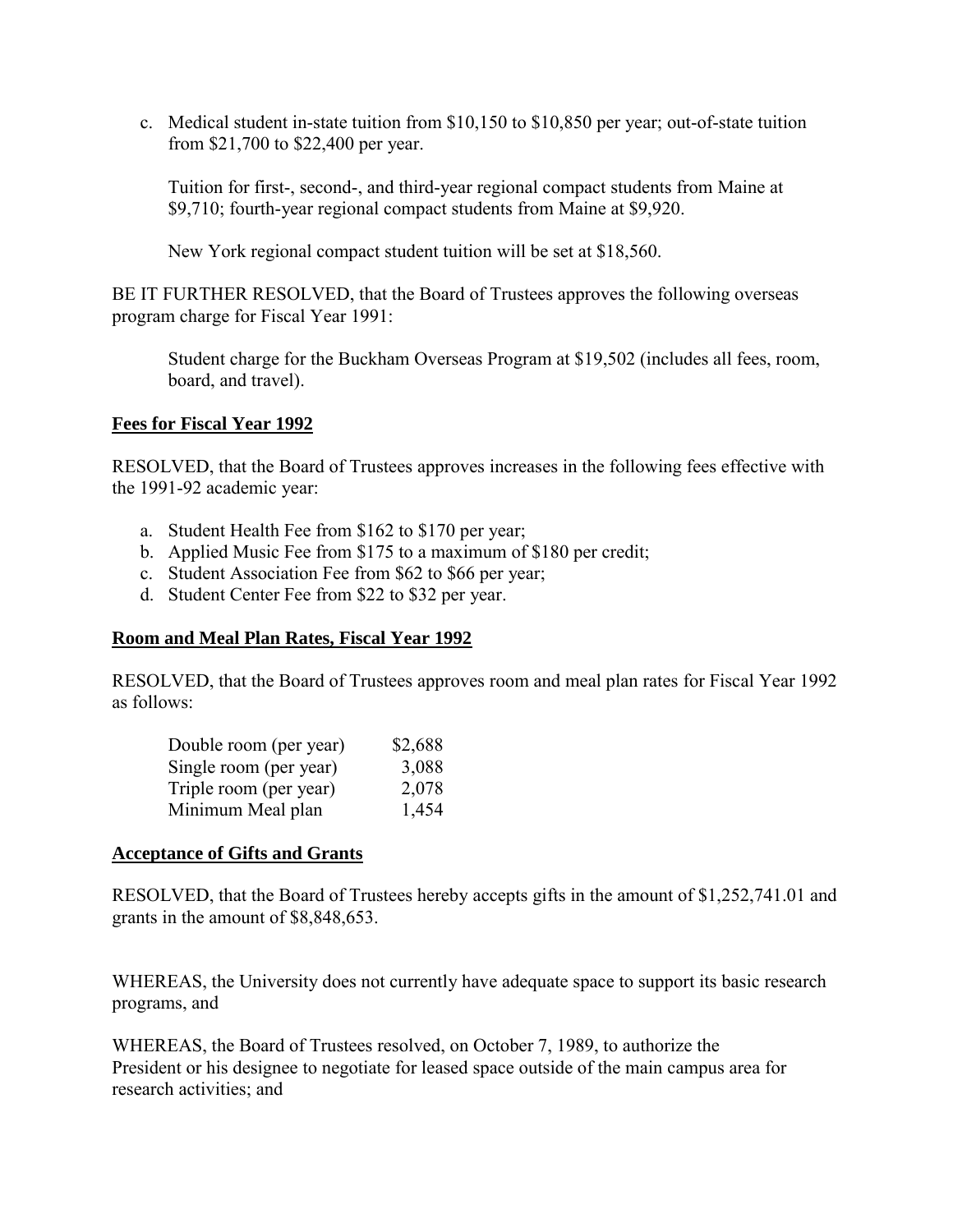<span id="page-30-0"></span>WHEREAS, suitable leased space at an economical rate will become available only if the University participates on the guarantee financing of the fit-up and installations of suitable fixtures;

THEREFORE, BE IT RESOLVED, that the Board of Trustees hereby authorizes the President or the Interim Vice President for Administration to make financial commitments necessary to lease research space, including but not limited to the authority to execute guarantees in an aggregate amount not to exceed \$4 million to assure payment of mortgages to finance fit-up and fixture installation for said research space.

# **Lease of Research Space**

WHEREAS, the University does not currently have adequate space to support its basic research programs; and

WHEREAS, the Board of Trustees resolved, on October 7, 1989, to authorize the President or his designee to negotiate for leased space outside of the main campus area for research activities; and

WHEREAS, suitable leased space at an economical rate will become available only if the University participates on the guarantee financing of the fit-up and installations of suitable fixtures;

THEREFORE, BE IT RESOLVED, that the Board of Trustees hereby authorizes the President or the Interim Vice President for Administration to make financial commitments necessary to lease research space, including but not limited to the authority to execute guarantees in an aggregate amount not to exceed \$4 million to assure payment of mortgages to finance fit-up and fixture installation for said research space.

### **Resolution in Support of Cultural Diversity and Support for President George H. Davis's Efforts to Work with Students Occupying the Waterman Building**

WHEREAS, the University of Vermont traditionally has been governed by a spirit of mutual respect and cooperation within and among the various components of the University community; and

WHEREAS, that spirit has fostered respect for the holding of divergent views of deep conviction; and

WHEREAS, a variety of opinions and convictions regarding the mission of this University customarily have been taken into consideration within a framework of tolerance and with recognition of the importance of an orderly and open process to allow the expression of differing opinions;

NOW THEREFORE, be it resolved as follows: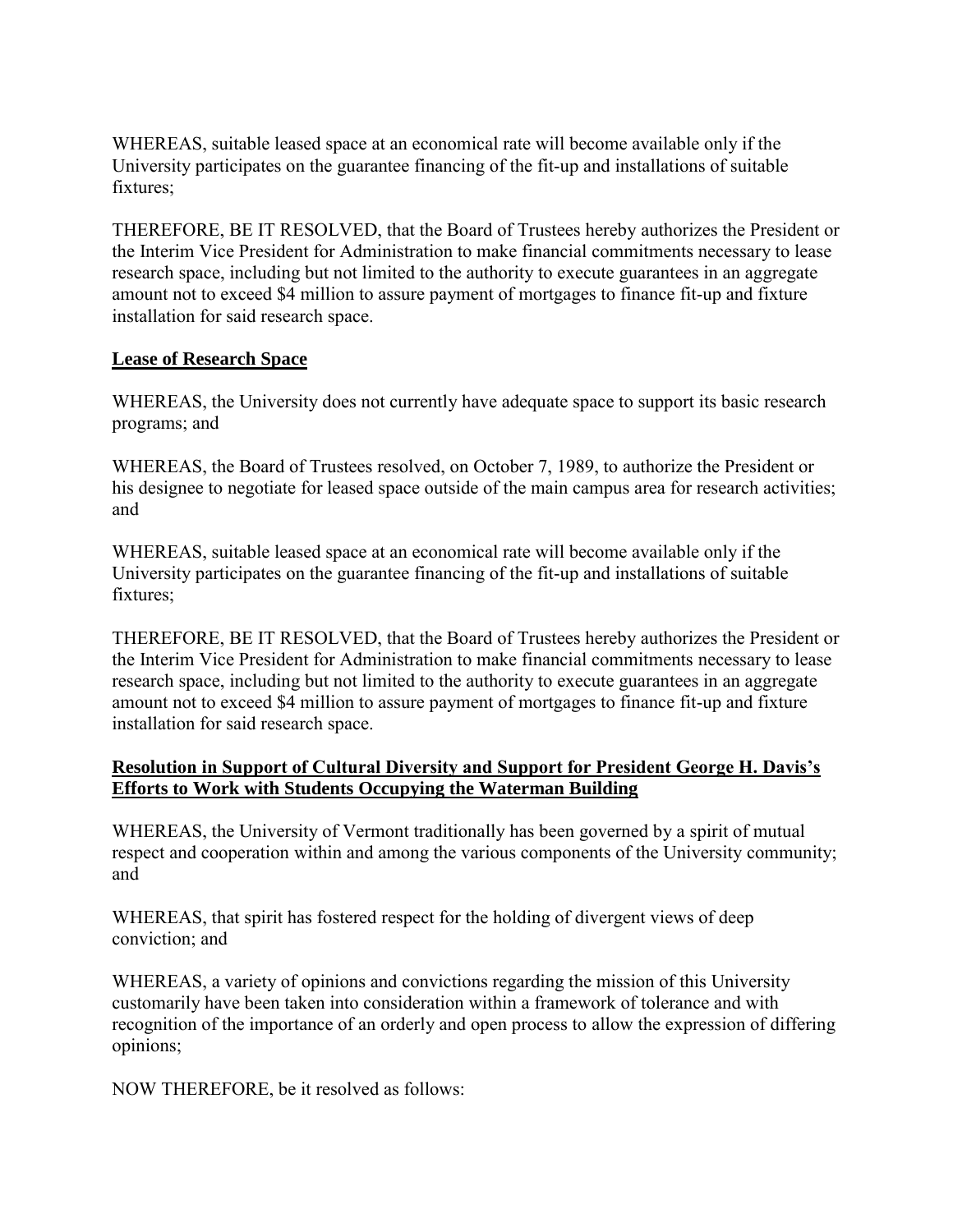The Board of Trustees hereby reiterates its support of cultural diversity at the University of Vermont and State Agricultural College and today reaffirms the preamble and resolutions adopted by the Board's Executive Committee on December 28, 1990, noting especially the assurances in that document that an action plan for implementation of policies, procedures, and programs that address cultural diversity will be presented at the Board's August 1991 meeting.

The Board of Trustees of the University of Vermont hereby states its firm support of the decision of President George Davis not to negotiate demands with individuals who are engaged in the unauthorized occupation of University property during such occupation, but to continue discussions that will lead to developing an opportunity for negotiating in a noncoercive environment.

The Board of Trustees hereby affirms its commitment to address issues of concern to members of the University only in an atmosphere of free and open debate.

The Board of Trustees hereby affirms that the University will not develop policies, procedures and programs in an atmosphere of coercion and duress.

BE IT FURTHER RESOLVED, that the Board wholeheartedly supports President George H. Davis' reasoned and peaceful efforts to work with the students occupying the Waterman building.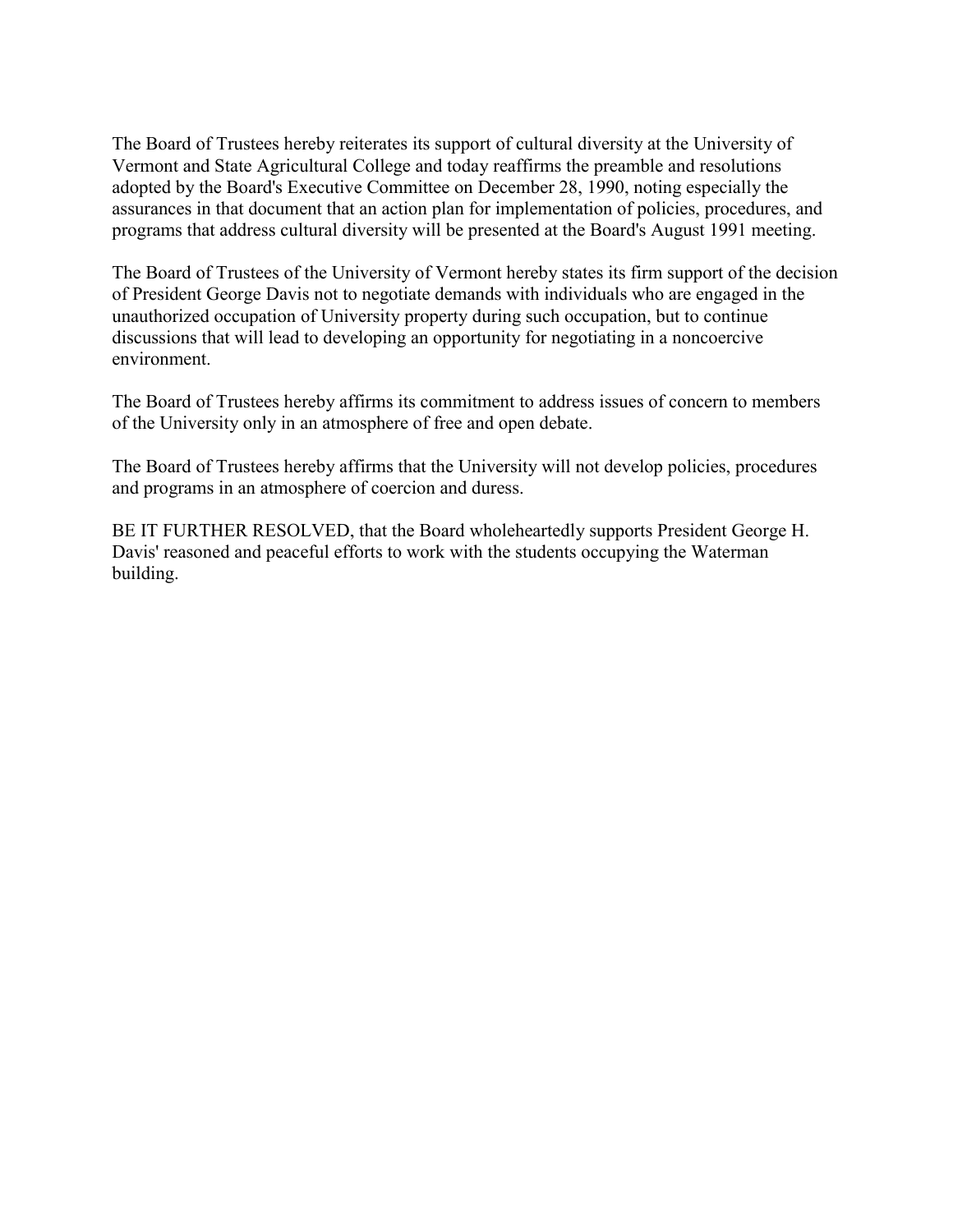### **RESOLUTIONS PRESENTED TO THE BOARD OF TRUSTEES**

# **February 2, 1991**

# <span id="page-32-0"></span>**EDUCATIONAL POLICY COMMITTEE**

### **Staff Actions**

RESOLVED, that the Board of Trustees receives the list of staff actions and approves leaves of absence noted on page 8 of the staff action list.

#### **Authorization for President to Award Degrees in March**

RESOLVED, that the Board of Trustees authorizes the President to award degrees in course at the associate, bachelor's, master's, doctoral, and fifth-year certificate level to the students of The University of Vermont who, on or before February 28, 1991, are certified by the deans and recommended by the Faculty Senate for their appropriate degrees. The list of names of the students to whom these degrees are awarded shall be recorded as part of the permanent minutes of this meeting.

#### **Change in Name of Vermont Water Resources Research Center**

RESOLVED, that the Board of Trustees approves the change in the name of the Vermont Water Resources Research Center to the Vermont Water Resources and Lake Studies Center.

#### **Establishment of Women's Studies Center**

RESOLVED, that the Board of Trustees approves the establishment of the Women's Studies Program in the College of Arts and Sciences, effective with the spring 1991 semester.

## **BUILDINGS AND GROUNDS COMMITTEE**

#### **1991 South Prospect Street Housing Project**

WHEREAS, the University is owner of property in the City of Burlington which adjoins the Burlington Country Club property between South Prospect Street and Spear Street;

BE IT RESOLVED, the Board of Trustees withdraws the resolution passed at their July 24, 1990, meeting which allowed the Burlington Country Club to relocate, construct, and maintain the first tee on University property northerly of the line between monument 119 and monument 120; and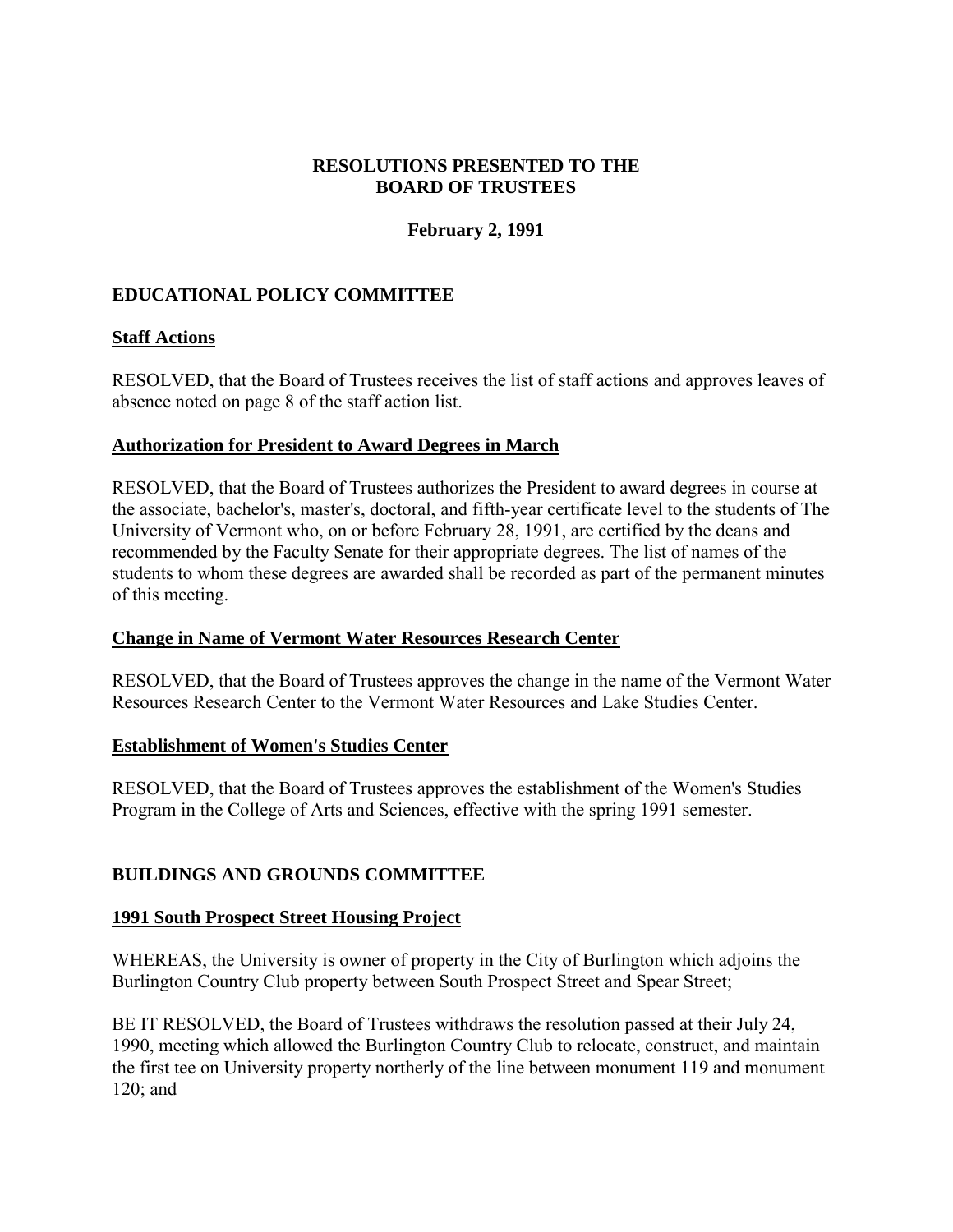<span id="page-33-0"></span>BE IT FURTHER RESOLVED, that the Board of Trustees hereby authorizes the President or Interim Vice President for Administration or Interim Provost to continue negotiations and reach agreement with the Burlington Country Club under conditions acceptable to the University, and if the University feels it will be advantageous; and

BE IT FURTHER RESOLVED, that Norman A. Blair, Assistant Vice President for Financial and Personnel Services; Charles L. Wolf, Treasurer; and Kathleen Payne, Assistant Treasurer, are authorized to execute any and all instruments necessary, proper, and desirable for that purpose; and further, that any officer of this Corporation is hereby authorized to certify this resolution to whom it may concern. This resolution is to take effect February 2, 1991.

## **Acceptance of Gifts and Grants**

RESOLVED, that the Board of Trustees hereby accepts gifts in the amount of \$2,641,218.27 and grants in the amount of \$8,898,559.

# **General Signatory Authority**

RESOLVED, that unless otherwise specifically authorized, the following are the only persons authorized by the Board of Trustees to enter into agreements binding The University of Vermont: President, Provost, and Vice President for Administration. This resolution supersedes all previous general authorizations.

# **Checks on University Accounts**

RESOLVED, that the Board of Trustees hereby authorizes only the following officers to sign checks drawn on the accounts of The University of Vermont: George H. Davis, President; Norman A. Blair, Assistant Vice President for Financial and Personnel Services; Charles L. Wolf, Treasurer; Kathleen Payne, Assistant Treasurer.

BE IT FURTHER RESOLVED, that Carol E. Malkemus, Accountant II for the Treasurer, is authorized to sign checks drawn on the accounts of the University up to a limit of \$10,000 per item. This resolution is to take effect February 2, 1991, and supersedes all previous authorizations.

# **Sale of Securities**

BE IT RESOLVED, that the Board of Trustees hereby authorizes Norman A. Blair, Assistant Vice President for Financial and Personnel Services; Charles A. Wolf, Treasurer; and Kathleen Payne, Assistant Treasurer, to sell securities received as contributions to the University up to a limit of \$100,000. The sale of securities in excess of \$100,000 in value will require the prior approval of the Chair of the Investment Committee.

BE IT FURTHER RESOLVED, that Norman A. Blair, Assistant Vice President for Financial and Personnel Services; Charles A. Wolf, Treasurer; and Kathleen Payne, Assistant Treasurer, are authorized to execute any and all instruments necessary, proper, and desirable for that